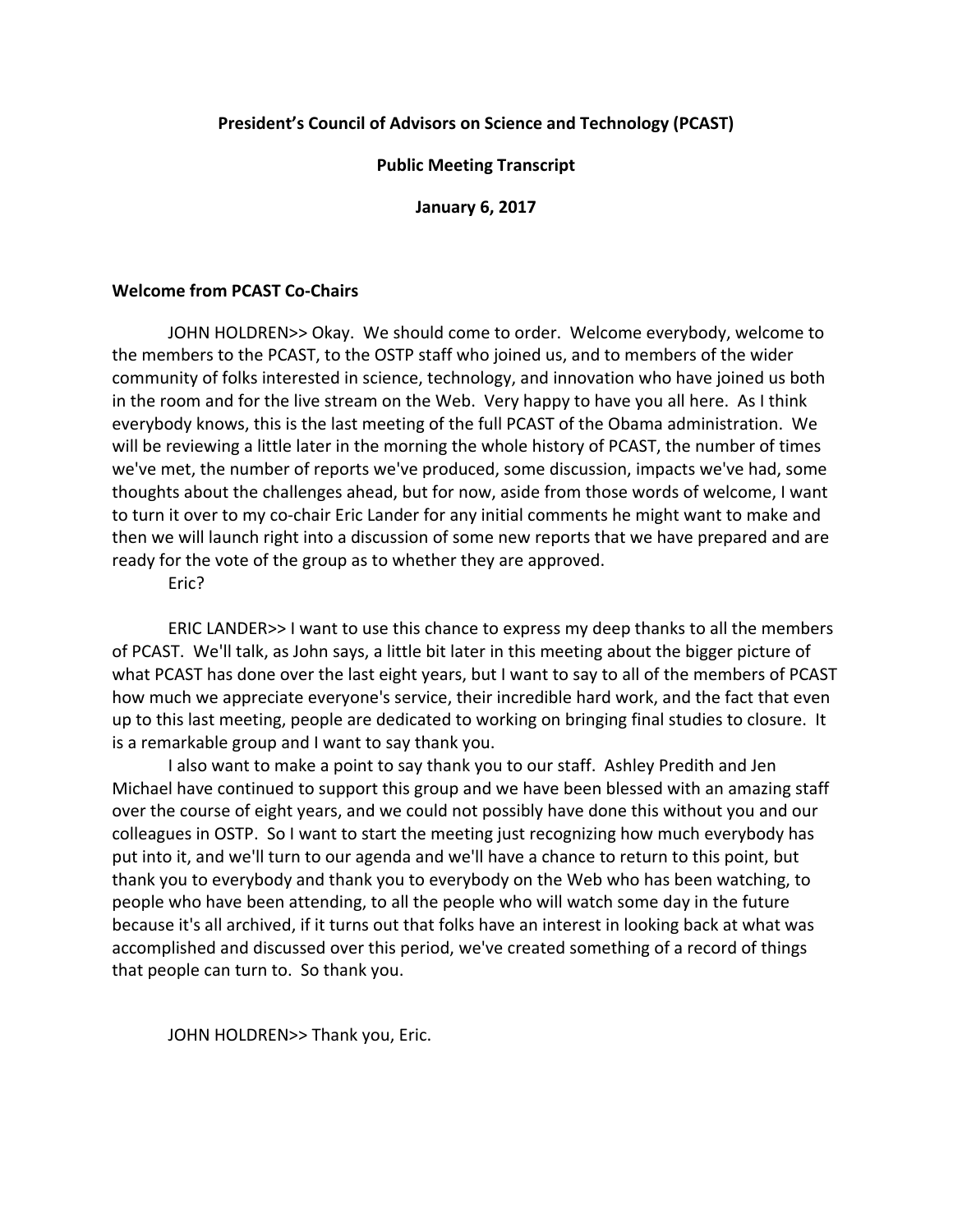#### **Semiconductors Update & Vote**

>>JOHN HOLDREN: We have no public comment for this meeting. We had decided we would have the public comment session at the beginning, but there are not any scheduled. So we will move straight to a presentation and discussion of the first study that's up for a vote, and that is the study on semiconductor challenges. The working group that produced that report was co-chaired by Paul Otellini, the former CEO of Intel, and by me. Paul was not able to join us for this meeting, but another real expert in this domain, which I am not, Craig Mundie, PCAST member, was an extremely active member of that working group and had a lot to do with, on relatively short notice, our ability to drive that study to a successful conclusion. So I'm going to ask Craig to present it this morning.

So, Craig, the floor is yours.

>>CRAIG MUNDIE: Thanks, John.

So let me begin, a little context and motivation for the study. Obviously semiconductors are a key component of the life and world we live in today, and the United States has for many decades been a leader in the development of that. At various times in the past the country has faced potential losses of leadership in these areas, but through a variety of strategies, always managed to recover and remain in an important position, even as the world has changed substantially.

But right now we face two significant problems. One is that the natural technological evolution remember as you see some slowing in the relatively near future, things people call Moore's law, the famous doubling of chip densities and attendant performance benefits every 18 months or so, is starting to slow down. The cost of building these fabrication environments is getting very high.

We also see other countries, notably China, who recognize the importance of this, and also recognize that China, for example, will be a substantial fraction of the total world market for semiconductor consumption in the course of the next ten or 20 years. So they've embarked on strong industrial policy targeting this industry with a substantial investment toward that. The goal of this study was to determine what the United States should do to try to ensure that its leadership in this key area remains strong.

The slides here, I just passed, show the representation on this committee and included many key people who have been involved in the semiconductor industry for a long time directly, as well as economists and other people who understand this from a national security standpoint.

As I said, the two biggest issues if you summarize them are the change in the technological landscape and the competition that's going to come from China. As we thought about the study, we ended up with six guiding principles. Perhaps the most important is that you cannot win this by playing defense only. And, in fact, when the U.S. has prevailed in previous challenge periods, it did so because, either by strategy or serendipity, we evolved what was important in semiconductors at a time that other countries were investing in the previous concepts. So our goal here in the report is to encourage the country and private sector to think collectively about doing that with real intent this time.

We want to focus principally on leading edge semiconductor technologies. This is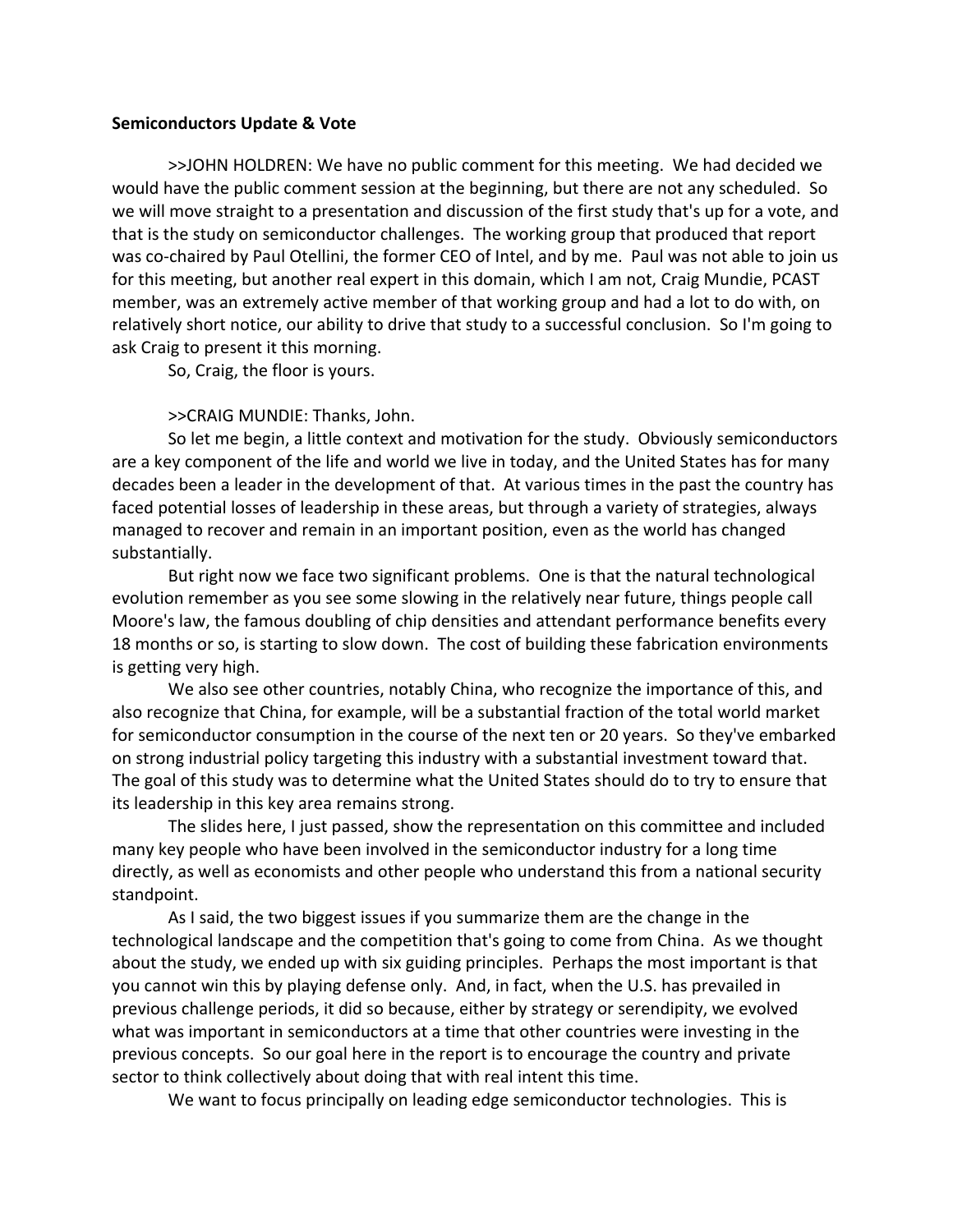another substantial variance from what we've seen in the past in that today the diversity of use of semiconductors, which ranges from the smallest of small things, the Internet of things as it's emerging, to the very largest computers that we know, produce both an opportunity and requirement for a very different approach in many cases to what semiconductors provide, and so with that comes an opportunity to bring a larger part of the technological capacity of the country to bear on advancing in this area.

We do think the U.S. has strengths that don't yet exist elsewhere in the world, including in China. So rather than, you know, doing what might be a knee-jerk reaction, which is to try to think, well, if China has an industrial policy, should the U.S. should the US suddenly decide it needs an industrial policy. You know, that of course is not something that has been favored conceptually for this or any other area in the United States and similarly now we think that that would be the wrong approach.

We do expect as we begin to take steps to ensure an equitable playing field as China makes these policy based investments, and we begin to see the United States respond to those, that there will be obvious responses, but we think those have to be well considered and measured on both sides. It's clear while China will make advances, a reflexive response to the progress they do make, if it diminishes our ability to advance toward a new concept would probably not be the best strategy. So we have to make sure we maintain balance on that. And of course we want to enforce trade and investment rules, such that where there are norms and legal obligations on both sides and with other countries, that we maintain our focus on supporting those.

So in order to do that, we came up with a set of recommendations. The first one was to, in fact, find a way to bring a set of industrial expertise and make it available to the government, so that as they face questions about strategy or action on the international stage, that they can be well-informed. Because it's a complex technological area, it does continue to move quickly. So we think that we have to build that capability as well.

The next thing we want to talk about is really this question of sort of maintaining the balance, and I'll say the level playing field, if you will, on an international basis. The U.S. has a range of tools at its disposal when it feels that there's a threat, an unnatural threat of some kind. So things like the CFIUS mechanism for controlling investment, when it affects national security, the long history of the potential for export controls, some of which are in effect today on certain key manufacturing equipment, these things all remain in place, but as China in particular, and potentially other countries enact measures to try to improve their own lot relative to this critical and strategic industry, we will have to be cognizant that those policies and tools may need to be adjusted in order to ensure they're effective in the current geopolitical and technical environments.

Toward that end we think it's going to be important to boost transparency of what's happening globally with respect to these activities. We think it's going to be important to bring that together and monitor it and talk about it. We think it's going to be very important to maintain an active dialogue with China. What they're doing is completely in the open from a policy and investment point of view, and so we need to make sure that we understand, and that they understand, you know, what we think the issues are around this.

To the extent that the tools that we have need to be reshaped, you know, we need to be sure that's done in a timely way.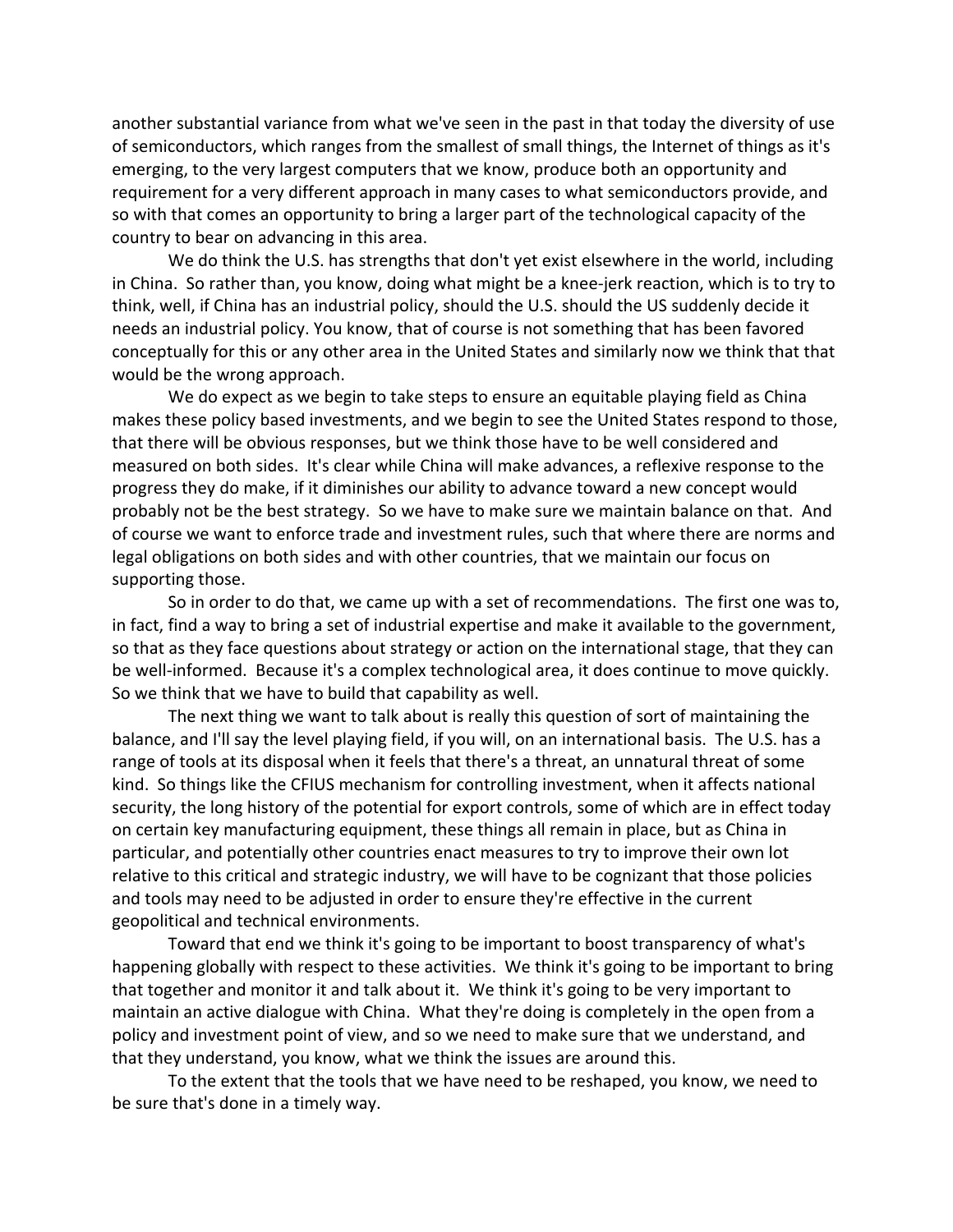The third is also to recognize that the U.S. has a number of natural allies, other countries and companies essentially that work on a global basis in this domain, and that they too would be concerned if they saw an unnatural consolidation, or sort of nontrade based ways of it I think of tipping the playing field in some way. So we think that it will be very important that diplomacy is applied here with respect to other countries who share a natural concern, and that we use that to both boost the transparency and make sure we have common cause with respect to these kind of controls.

The next area that we focused on is trying to make sure we create an optimal environment in the United States for the companies that want to invest to build this next generation of capabilities. And the U.S. has of course long been a favorable place for this to happen, and we have a long history here, but many of the companies that are the world leaders in both the semiconductor industry itself and the related computing areas are very global companies, and at this point, you know, the global market, in fact, the market for their products is larger outside the United States in most cases than it is inside the United States, and so there's a natural tension and some concern if the U.S. in any way is just even less favorable let alone hostile to these kind of investments, then there will be a lot of implicit pressure for the countries to be neutral or less concerned about this evolution in the market. But we also know that if policy is leading toward consolidation, the companies would find themselves at risk in the long‐term, and so I think there's certainly an area of our collaboration around these issues.

So we made a number of recommendations. One, not new as a general concept for this group, PCAST, is the importance of STEM education and the development of the talent pool. Immigration reform continues to be a key issue in this area. Lots of the academic research work and other things that underpin this is done outside the United States, particularly in Europe as well as in Asia. So we have to pay close attention to the talent pipeline.

We want to continue to invest in precompetitive research. That is part of the fuel that makes all this run. But notably as you'll see in the next section, we believe that the window to create this next generation of semiconductors is a fairly narrow one. Perhaps the next ten years being the principal time of opportunity. And as such we can't begin to look for new research to do this. The time horizon would be too long. So we have to really continue to invest for the future, but the principal focus as this report will show has to be to harvest a lot of the fundamental science that has been done in the United States and around the world, and begin to invest to bring it to market, and recognize that to do that we have to overcome a number of implicit risks that would otherwise deter that.

We think there are other specific things that could be done, maybe some changes from a tax reform point of view, strengthening R&D tax credits. All of these just basically create a more favorable environment for a large investment, particularly capital investments required in order to develop these capabilities.

There are some areas where the semiconductor companies in particular want some attention paid both at the state level and potentially at the EPA federal level, and that relates to the permitting processes associated with these complicated fabs that produce the products. These processes have a lot of complex chemical properties. Those properties have resulted in a lot of regulatory scrutiny in the construction of the fabs, and that permitting process is becoming a longer and longer part of the total cycle time, as the technological capability to build the fabs has actually shortened their construction time to put them into operation. Time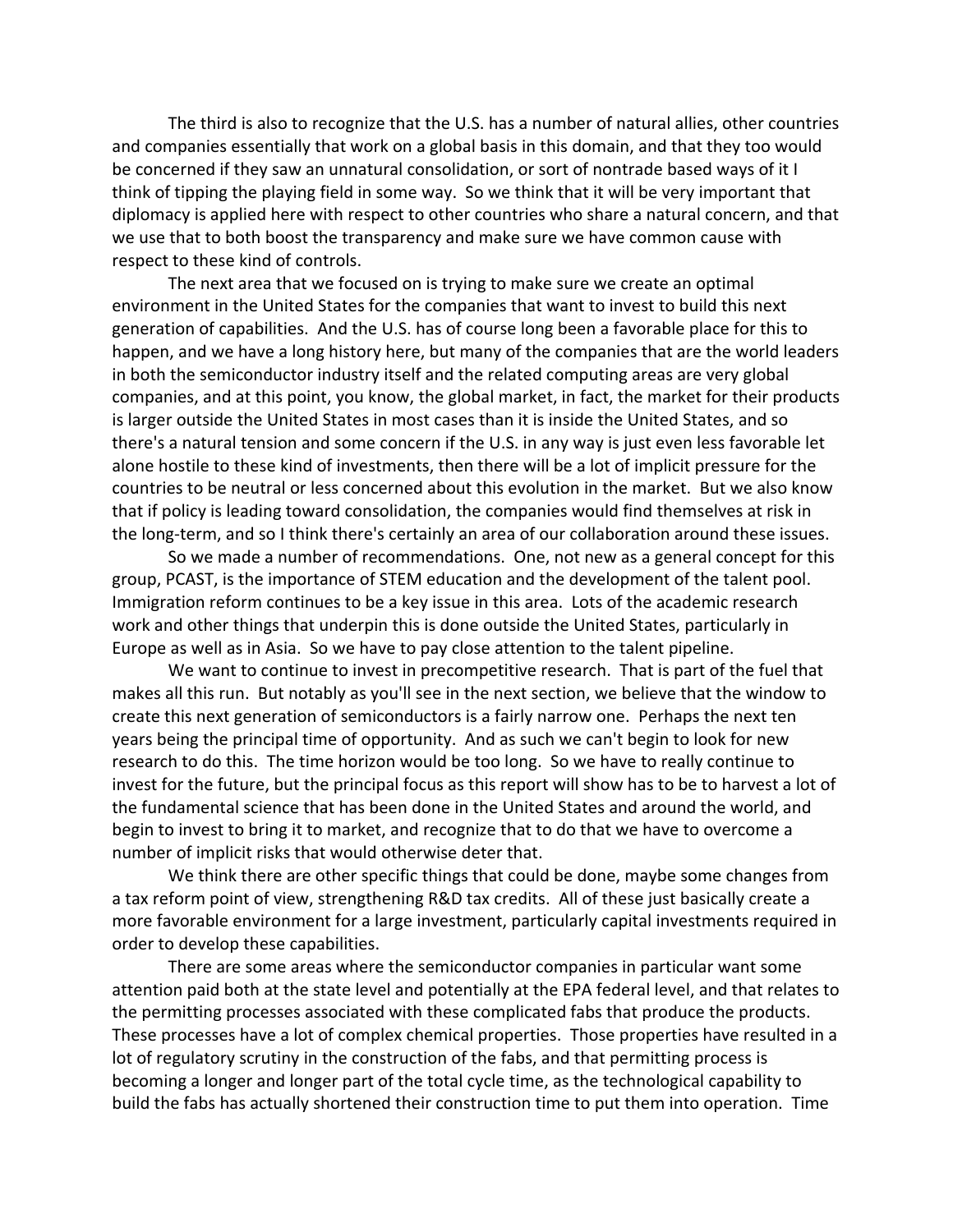is money in this case, and the permitting process needs to be at least made as expedited as possible.

Finally, and perhaps the real key in this report, is a recommend strategy for how the country should approach creating, you know, the next big thing in semiconductor or related component technologies. Normally there might be a temptation to respond to the policy action on the part, or the investment action on the part of China or other countries, but our strong view in this group, I think unanimous view was that unless the country can establish some very broad goals that tend to move us in a direction that is not incremental improvement of the current production capability, that it's unlikely the U.S. would sustain the advantages that have accrued from being a leader in this domain. So the report goes on to propose a series of moonshots, but here the goal is not a moon shot specifically to solve the problem that you find on the title of the moonshot. The goal is to use these important problems as a way to galvanize collective action between the public and private sector and across a range of domains and technologies that might not otherwise be brought to bear. So there are activities in these cases where people would say, we're already trying to do some of that, but they would all be being done within a problem domain using the currently available technologies. So here the goal is actually the reciprocal, which is to look for a radical approach that if achieved would, in fact, be a benefit but where the by‐product is with the intention to produce breakthroughs in the underlying computing and semiconductor technology. This will require a mix of private and public participation. And if you read the report in detail you'll see we actually identify some problem domains where businesses are likely to invest heavily to pursue them any way, but there's a fairly substantial set of areas important to the overall economy but where the computing and semiconductor industries would not naturally take a leadership role in trying to prosecute them. So some of these things are going to require more government investment and activity to bootstrap them, while others might be the government has to ride along on what will otherwise be initiatives at scale by industry itself.

So we wrote three sample moonshots in the appendix, we identify a very broad inventory of what we call component technology vectors that we think are all harvestable within this ten-year window. And each of which represents a potential tool with which to attack a moonshot class problem. But to show, you know, how we think this mechanism would work, we actually wrote hypothetically three moonshots in order to guide this process. The first was the development of a zero day bio threat detection network. PCAST recently did a report on bio hazards and one of the things of course recognized is downstream with the emergence of synthetic biology and other things, it's hard to predict what, and from what quarter we might see a biological threat. Whether with malintent or otherwise. So, you know, it's a very difficult problem, in general one we don't know how to solve, but it requires a new class of sensing and a new class computing in order to be able to do this because it would be a defense environment in a world where by this time we might expect to see the emergence of quantum computation, it requires we bring a whole new security model forward in the solution as well. This basically is an example of a problem that would be valuable to solve. We either don't have a good solution to, or would like a much better solution to this and which would require advances in many of these areas in order to have a complete offering.

The second one, well, so what do we want, let's see. That got out of order maybe. I guess that was just one example. There were two others. One was essentially a focus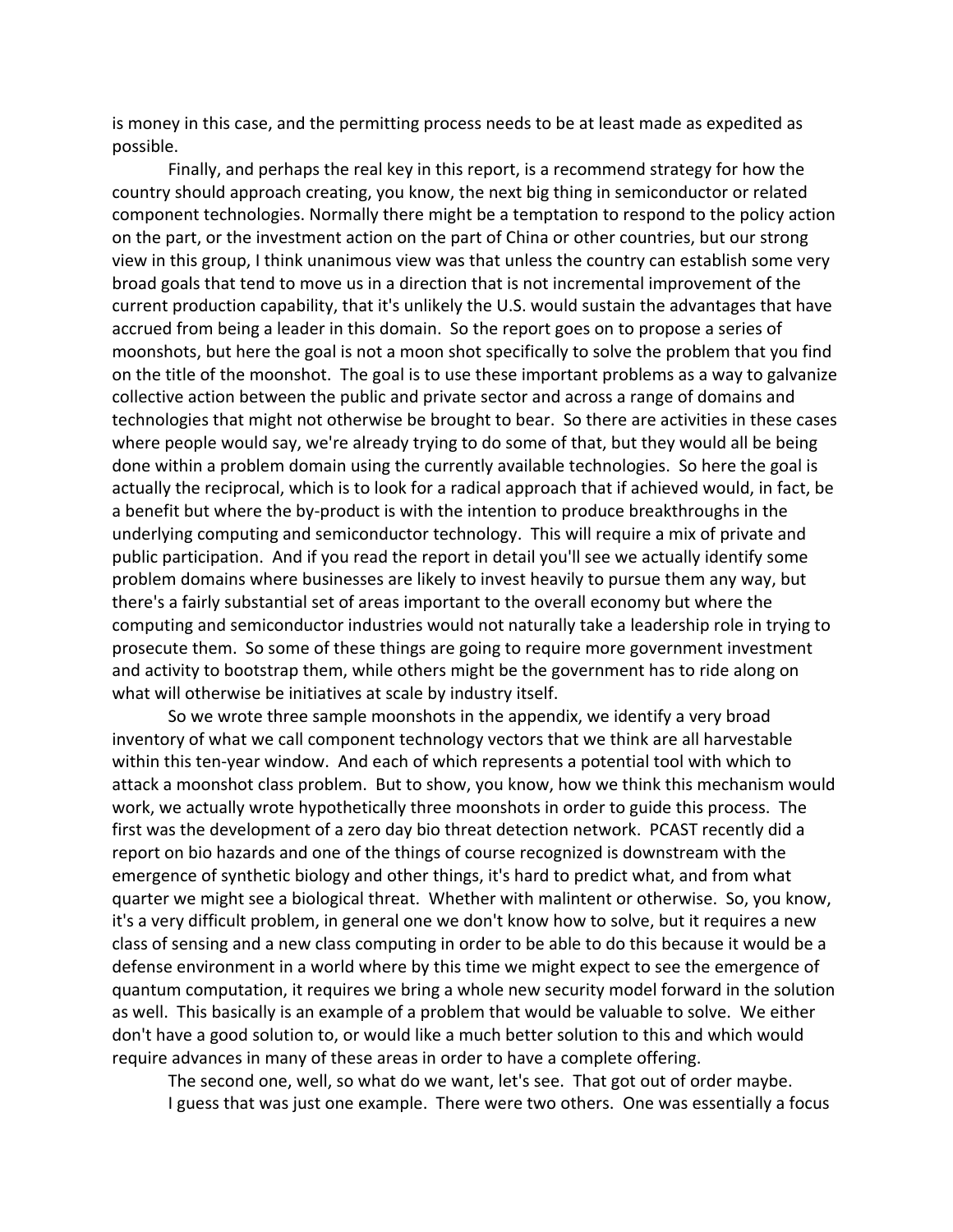on high resolution weather modeling, one kilometer global resolution. This is something that currently is unachievable, and the current approach is in excess scale computation. You know, basically require power levels that are quite limiting in terms of when and how many of these we might be able to deploy. So in the proposal, we look at much more aggressive way of approaching this using new methods and techniques and notably not focused on using a classic C moss based technological system. And the third is basically one to develop a new model of high scale zero carbon energy production, another important goal, and one where we think, without breakthroughs in both materials and chemistry, we probably won't get there. So the goal suggests we should develop a quantum computation capability commercially that could be deployed against the materials and chemistry problems, and from that potentially bootstrap a different class of energy solution.

So we then suggested that we need to see these things formalized and orchestrated. Perhaps there should be other moonshots in order to complete, get a complete cover set of the important technologies, and so we recommend that there should be a subcommittee under the NSTC that would be put in place in order to administer this kind of activity.

So that's a quick summary of what's in the report and I'm happy to take questions.

>>JOHN HOLDREN: Thanks very much, Craig, for that excellent summary. The floor is now open to PCAST members with the usual protocol of raising your flag when you would like to comment, and Bill Press is the first flag.

>>WILLIAM PRESS: Thanks, Craig. I think this is a very important report. I think it has a heritage that comes substantially out of real industry experts as well as academics and I hope it's very influential.

My question is on the moonshots, I'm visualizing it as kind of Column A and Column B, and Column A is what are the important problems that we think that different kinds of computing, more advanced computing will be able to solve, and Column B is this list of technology vectors that are currently underexploited and could be exploited. My question is in deciding which vectors go with which problems, are you viewing that as prescriptive, is that the final answer, or if a corporation or academic research group had an idea that they could mix and match from those two columns differently, is that as good of solution?

>>CRAIG MUNDIE: Yeah, as we said, we offered these as an example, more to stimulate thinking and get people recognizing, much like the original put the man on the moon moonshot, nobody knew exactly how we were going to do it when Kennedy got up and said let's do that, but the country brought its assets together and achieved that in a ten‐year period. So I think the moonshot term applies in that regard. Here we thought there were a set of important things, some of them, for example, in recognizing we want more and more interaction in the biologics area. In some sense that's not classic semiconductors, and yet went to see a hybridization. We constructed the three examples to try to show how you could get a cover set of things, but we don't intend to be totally prescriptive. In fact, we published the whole set of technology vectors that came out of the inventory largely to encourage either more moonshots to be developed or people to take a different approach.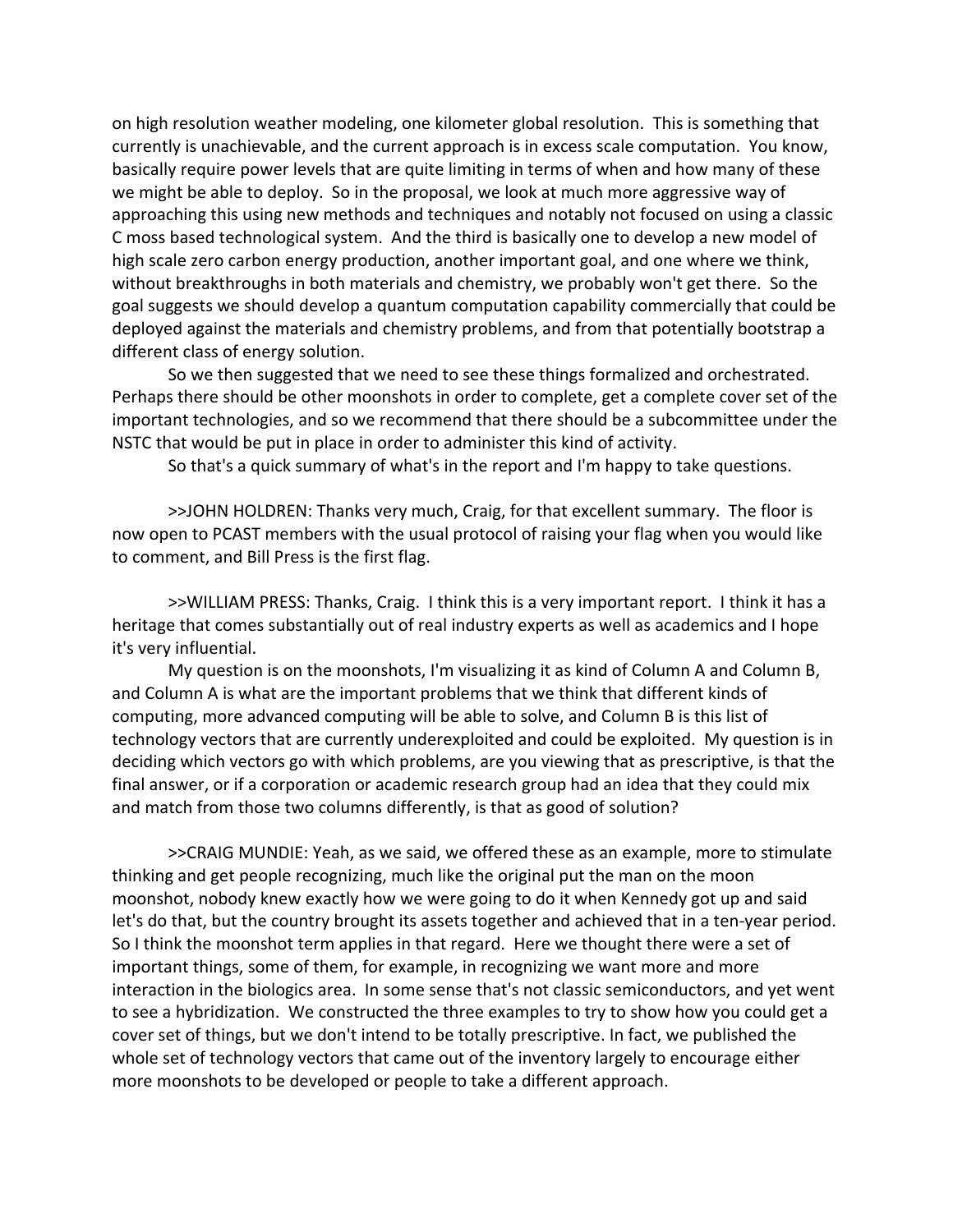>>JOHN HOLDREN: Chad Mirkin.

>>CHAD MIRKIN Craig, I think that was a fantastic summary.

Looking at the moonshots, I think they're just a beautiful compilation of the challenge here and the opportunity because it is a nice example of the importance of convergence in creating a competitive advantage, bringing fields into the semiconductor arena that traditionally are not impacting them to create much higher value items.

The one moonshot you described in detail, it seems that the groups of folks that would be interested could be expanded. I'm curious why IARPA and DHS, for example, wouldn't be called out there as well because it seems like a very obvious set of agencies that would take an interest in the one that you describe in detail.

>>CRAIG MUNDIE: I think you're right, I mean, we, both in terms of how you approach this and which government agencies might be interested or involved, that's all up for grabs. It's why we said these are examples. These aren't the specific answer, and why there should be a committee who looks at this in more depth and with a real understanding in the next administration in particular of what the areas of focus might be agency by agency. But we did think it would be important that there be an obvious lead agency, you know, or a couple of lead agencies whose natural mission requirement, you know, would focus in these areas. And we tried to identify those. But I certainly wouldn't deem that as comprehensive, or that it should seclude any of the other agencies who have a natural interest in participation.

>>JOHN HOLDREN: Other questions or comments for Craig? I know a number of the other members of PCAST were themselves paying close attention to this study, but it seems that Craig's summary has satisfied all interested and concerns.

That being so, I would like to call for a vote as to PCAST approval of the report on semiconductors, as usual subject to final minor edits. All those in favor please raise your hand.

All those opposed? Those abstaining? The ayes have it unanimously. The semiconductor report is approved and will be transmitted due course to the President and posted on the PCAST Webpage.

Thank you again, Craig, and thanks by remote control to all of the members of the working group who included, as Craig noted, an extraordinary array of both industry and academic experts on the array of issues raised by these semiconductor challenges.

# **NNI Update & Vote**

>>JOHN HOLDREN: Let us move now to the National Nanotechnology Initiative update and vote, and Michael McQuade I believe will be leading that discussion.

Michael, the floor is yours. Please remember to press your microphone.

>>MICHAEL McQUADE: Thank you very much.

I'll make just, this is pretty short. I'll make some brief comments and then, Mark, maybe give you a heads up to prepare a little bit too.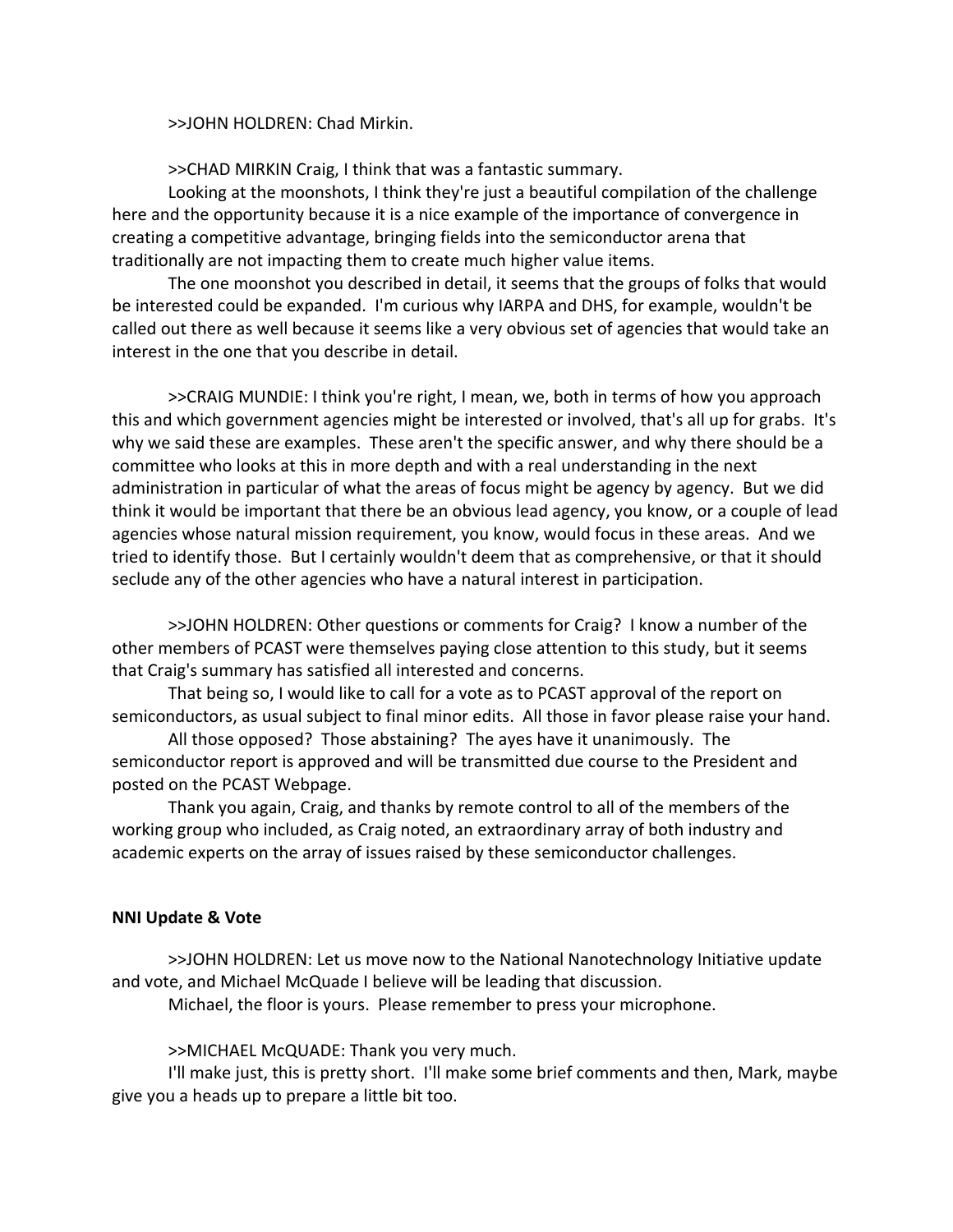This is the sixth review of the National Nanotechnology Initiative. Just to provide a little background, NNI has been substantiated since 2001. In that time, the U.S. Government has spent approximately \$24 billion on the National Nanotechnology Initiative. The peek funding was about 1.8 or \$9 billion a couple of years ago. It's about \$1.5 billion in the current fiscal year. And just then to come from the other direction, the latest estimates from commercial research reports are there are in excess of a trillion dollars of nanotechnology enabled products and services in the marketplace today. So it is substantial investment we have made, and it has had substantial return.

This is the sixth review. We and NRC are both currently statutorily reviewed to require the NN on a periodic basis. We have done that every two to three years as has the NRC. We should say that in the recent competitive acts funding of 2016, based on the success of both the program and the review process, we very pleased that Congress has changed the review process from both agencies to every four years, and one of our recommendations will be how to offset that.

There are two primary recommendations in this report. The report is quite short based on the comprehensive review done in late 2014 by PCAST, and the recently released NRC report. The NRC report in particular continued to focus on many of the same issues that had been highlighted in our 2014 report. In particular, for those of you will who will recall in 2014, one of our major reports or recommendations was to initiate the structure of grand challenges. A very similar discussion to what we have just been having. Challenge problems that to first order are of significance, they have scale, and a belief that nanotechnology of some kind can be an important mechanism in solving those grand challenges.

We were very pleased that under Lloyd Whitman's leadership, the NNI community came forward last year with its first grand challenge, nano‐inspired grand challenge, related to highly efficient computation at the scale that would reproduce the energy efficiency of a computational system related to brain capability in hums. Tied to both a nano initiative and the brain initiative.

Our first recommendation in the report this year is that in keeping with the impact of grand challenges and the success of the initial grand challenges, we recommend that NSET continue that process, and announce in the next year to a year and a half, two more challenges to be owned and operated by the National Nanotechnology Initiative.

That's our primary technical recommendation. We further then endorse the recommendations again from the 2014 report, noting that nothing substantially has changed in that time period. Those recommendations are still valid and have been endorsed by the NRC.

Finally, we recommend that the next comprehensive review by PCAST be done in 2018, and that subsequently PCAST doing its review and NRC doing its review are offset by every two years. So we are not doing a review every year of the program any longer, it's being done every two years and each agency would be on a four year clock cycle. That's the sort of sum and total of the report. Now I'd like to turn it over to Mark for some additional comments.

>>MARK GORENBERG: Mike, thank you, and I particularly wanted to thank and praise Mike for his leadership here on this report, and particularly call out Ashley Predith for her work not just in this cycle but in the cycle report when this report came together, because this is really a continuation of the work we did in 2014 to review and look at what's happened in the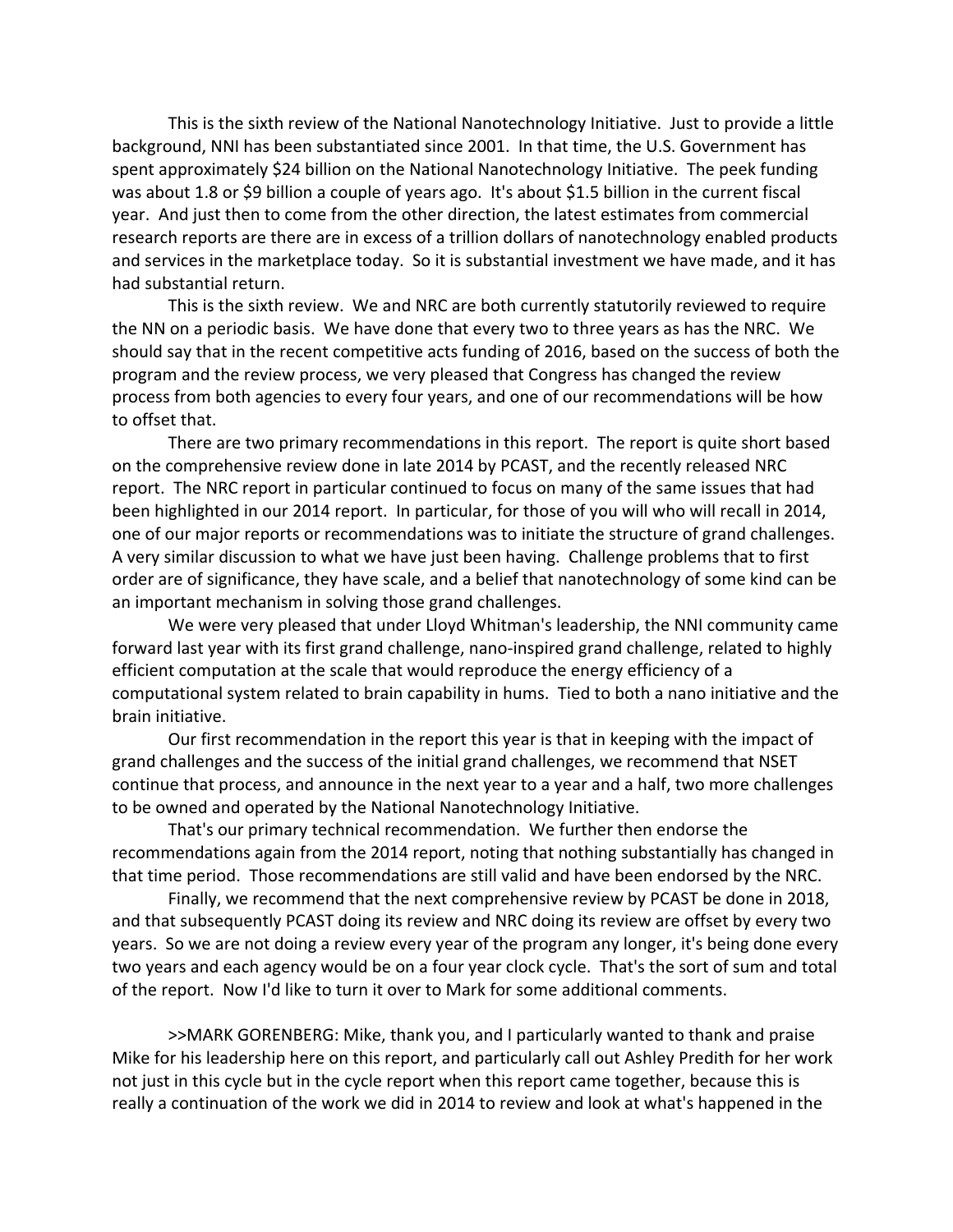last two years since that happened. And people believe that these reviews are fairly routine, essentially report cards, but I would say that the review in 2014 was clearly not standard. You know, if anything, the NNI had gone through a period where it was primarily a coordinating body, and by 2014 many people here in the government and outside wondered if the NNI had run its course and we looked at it, we looked at that seriously as Maxine challenged us, but we also looked at it another way, which is that nanotechnology is really just in its very early beginnings. It is not a specific technology. It's not tied to any particular industry or discipline or any agency, any agency silo. It's clearly a revolution in how we work with atoms. We're at those very early innings, and we saw a great opportunity to move from coordination to leadership, and that leadership took on this concept of the grand challenges, and if anything Lloyd has redeemed our thoughts there by doing such an exemplar job in bringing this forward and if anything it's our belief that, and I'll speak for all of us on this, that the NNI probably is more important now because of that than it has been in its last five examples viewing this coordination. We've moved to this place now where if anything we're extremely enthusiastic about the importance of the NNI and perhaps that's the more important thing we're voting on today rather than this review is our continued belief in the importance of the NNI. So we're very honored to have as part of PCAST by the way, one of the experts Chad Mirkin from Northwestern, but I can tell you our leading universities are seeing this as the starting point. I know this is the No. 1 thing that MIT is doing today, building in the center of campus, and it is the number one thing they are funding today. I think we're seeing just the very beginning of something that can change the human health for the good, and change the health of the planet for the good, and so very enthusiastically support the recommendations here. The.

>>MAXINE SAVITZ: I just want to add, want to thank Michael and Mark, and this is a initiative as Michael said, began, 2001, 2000, you can actually go to the Clinton library and see the initial speech that he gave at Cal Tech to introduce this. This has been a really bipartisan program, both from the Congress and the administration of carrying it through starting with five agencies and expanding now to 20-some agencies. It's been part of their missions but also with the private sector. But through this it's been very important that the Federal Government's role continue in the fundamental research area, which it has done and to degrees it moves through applied programs and also to ensure U.S. leadership. So it's been sort of exciting to see products on the market and nano has become a common word that everybody uses, maybe not correctly but it's, and I think some of the biggest advances and Chad has been in the healthcare area that were not necessarily anticipated at the beginning. But I think it's really a tribute to all the researchers, the industry itself, and also the government in sustaining a program that can lead from research to products that we become the lead in.

# >>JOHN HOLDREN: Chad?

>>CHAD MIRKIN: Yeah, kudos to putting together a great report and great, I think, summary and analysis of the situation, because I think everything you've said is right on the mark.

As we think about going forward, I think you guys have done a beautiful job of emphasizing the importance of creating grand challenges to create a convergence of all these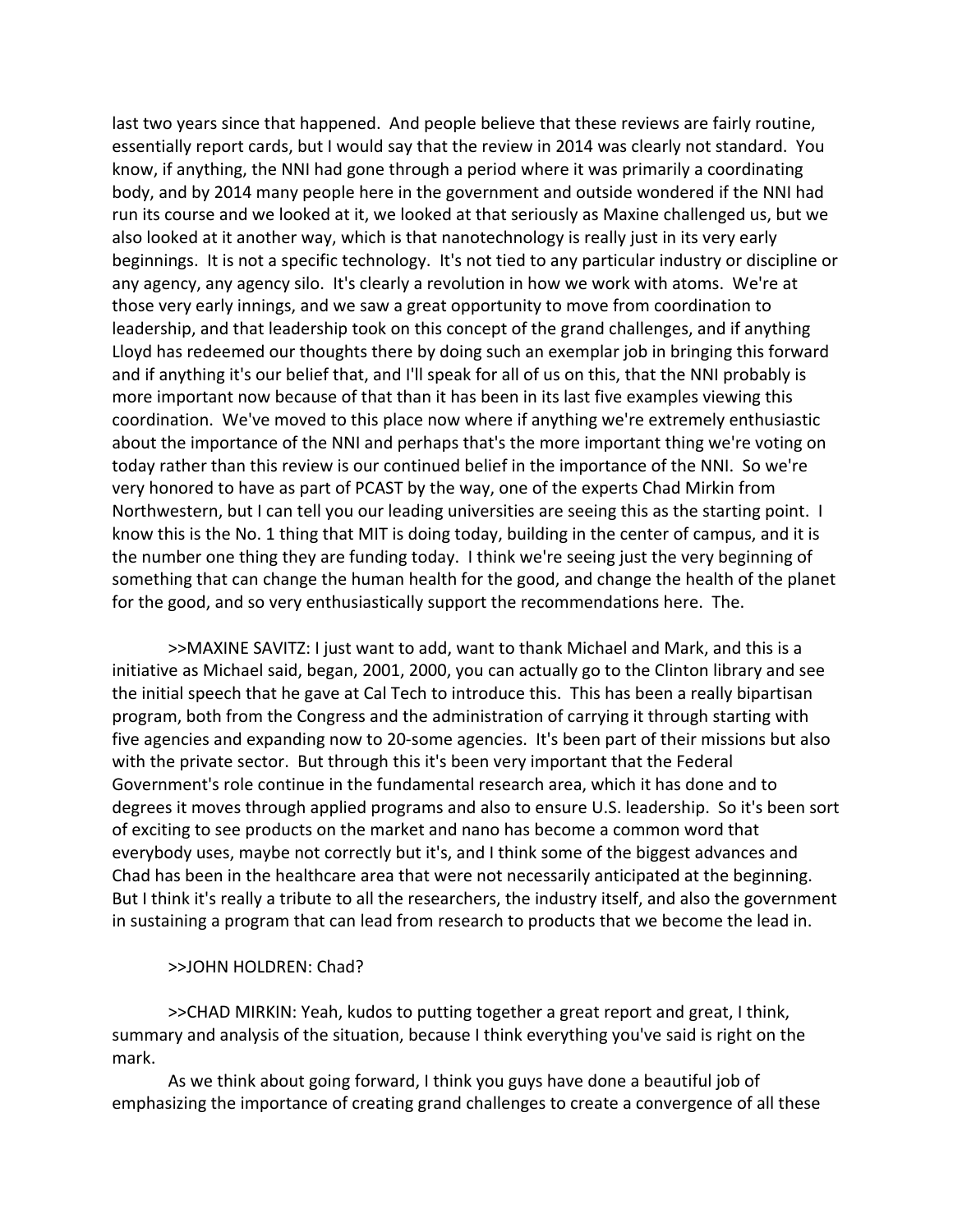capabilities that can impact almost every field. We've seen it really impact almost every agency and every group of scientists working under the purview of those agencies. How do we plan for the future, and the next set of grand challenges? Is there a process in place? Do we have ideas on how the next set of grand challenges are going to be selected and are there some thoughts in that regard?

>>MICHAEL McQUADE: Yeah, I think I'll speak for Lloyd who's sitting right behind you. I think the process that was used to select the first grand challenges, it was in many ways what we envisioned when we did the last report. If you recall in that report we focused, and I'm going to draw an analogy to what Greg just said we focused on the grand challenge but also the process of bringing the community together to instantiate and decide what the grand challenge is. Lloyd ran this as part of the council. There were significant public meetings held. There was a request for proposals. Not sure if I get whether it was an RFP or an FOA, or whatever the mechanism used but there was a very strong engagement with the community and then the council ultimately selected what this particular grand challenge was. I think we would envision the same process running again and that's what we had suggested when we did the recommendations last time. I don't know, you're sitting in the back, I don't know if you want to say anything or Lloyd?

>> (Away from microphone).

>>JOHN HOLDREN: Seeing no other flags up, I think we can move to a vote on approving this latest update of our review of the National Nanotechnology Initiative taking into account the comments made that we are really voting in a sense on the culmination of a longer and broader effort to focus and advance this particular initiative, and again, before we vote I would want to add my congratulations and thanks to the team, both the PCAST team and the extraordinary staff who have worked to advance this initiative.

So all those in favor of approving this installment and endorsing our long effort, hands up.

Opposed? Abstain?

Chad abstains I think because of his connections to an important part of the initiative, not through any reluctance.

>>ERIC LANDER: No. As he has consistently on each nano‐report, Chad has followed that policy and we respect that.

>>JOHN HOLDREN: So the report is approved.

# **Forensics Update**

>>JOHN HOLDREN: And we move now to the third new piece of PCAST work to be discussed here, and that is the update or addendum to the forensic science report that the group released in September. For that I will call on my PCAST co‐chair but also the chair of the forensic science working group, Eric Lander.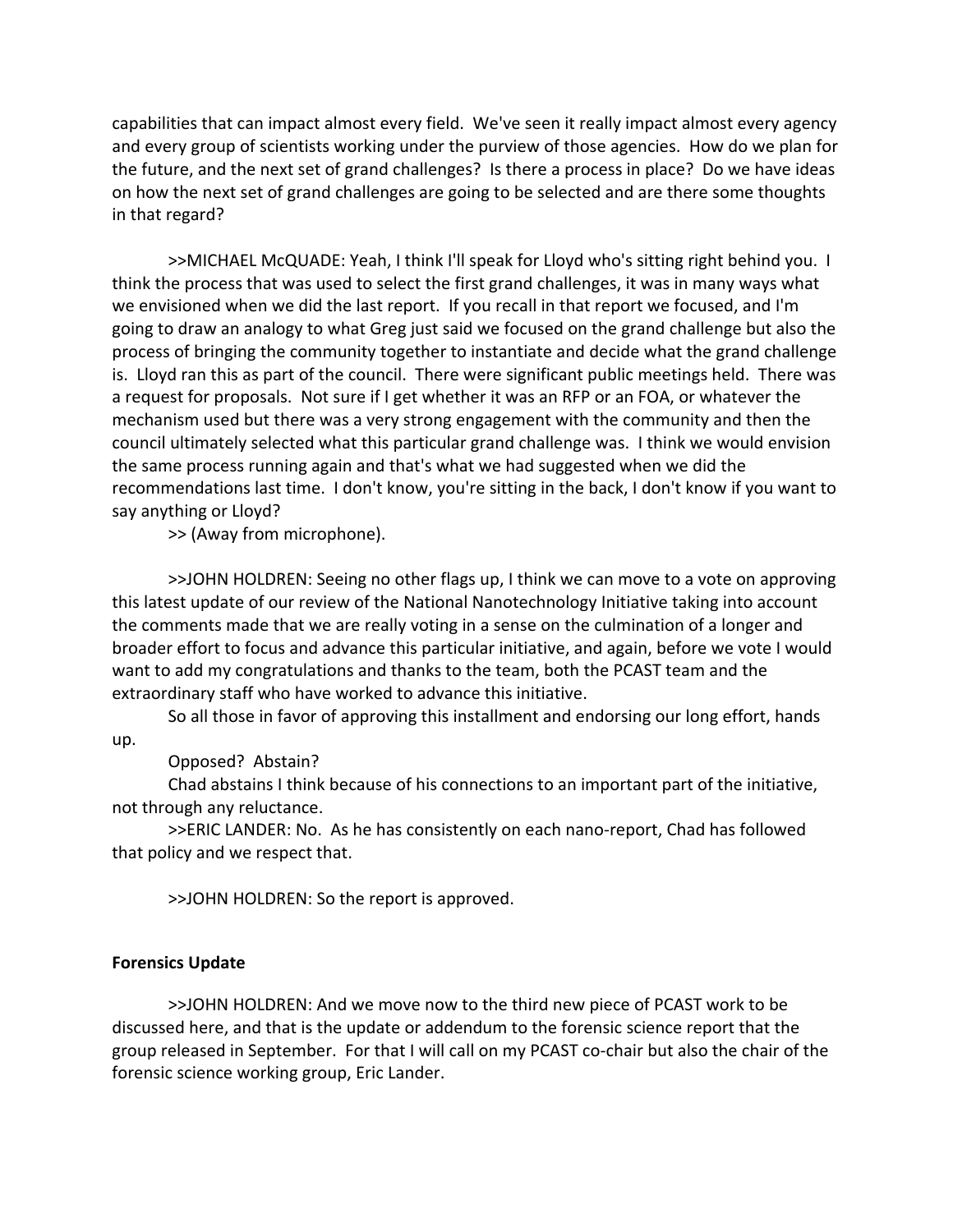>>ERIC LANDER: Great. Thank you, John.

So I'll give a brief update. PCAST has produced an addendum that we bring forward for the approval of the group today. To the report we had, just to remind us without revisiting the entirety of 174 page report, the basic point of the report was that forensic methods, in order to be considered reliable, which is the standard they must meet to be admissible in court, have to have been tested empirically. That's pretty much a summary of the 174 pages. If you haven't got empirical test that something is reliable, you can't know that it's reliable. So we undertook a very extensive review of the literature. We looked at more than 2,000 papers to cover a wide variety of fields, seven fields in all and found that in some cases there was really convincing evidence that people had done empirical studies, demonstrated reliability, could actually measure reliability, if you can't put at least some rough number to it you haven't measured it. And in other cases, at the extreme there were no studies whatsoever that had ever been done that demonstrated reliability. So it's covered the whole spectrum there. We recognize that within the field of forensics there's a growing group of people who see themselves committed to the necessity of empirical studies, and we applaud them and we also strongly stand by the notion that it's not just a good idea but it's a necessary idea to have empirical evidence.

So we wrote this report, shared it broadly, and in response to the report we got lots of feedback from many people in the community but two that were particularly important pieces of feedback. Some groups asserted that empirical evidence was indeed the best way to show something was reliable, but suggested that maybe you could show things were reliable without empirical evidence, so that no one actually suggested how you might do that.

The other was that there was a suggestion particularly from the Department of Justice, that perhaps PCAST had failed to note some studies that met our criteria for properly designed empirical studies that demonstrated the reliability and scientific validity of some of the methods because we are empiricists and scientists and technologists, we take such issues seriously, so we wrote to a number of organizations, including the Department of Justice itself asking if people could point us to actual empirical studies of the forensic methods we had reviewed that met the criteria of being a properly designed study and that had not been considered in the course of the PCAST report. We received replies back on all of that, which we've sifted through. We got a couple hundred papers that people pointed to as being of interesting to look at. We looked at all of those. NIST even suggested to be comprehensive we looked at interpolls, web based resource of 8,000 forensic papers we happily sorted by discipline. We did that as well. And we've written a short eight or nine page addendum to the report we bring forward to PCAST today that basically points to a handful of conclusions. Number one is that there is no way to demonstrate reliability without actually empirically testing reliability. You can't make a conclusion that something is reliable without trying it out. I have to underscore does not in any way diminish the importance of many other things. People point to the importance of professional organizations in forensic science and accreditation and certification. Those are all really important things, but don't in themselves say anything about reliability. People point to large bodies of peer-reviewed literature that show patterns, fingerprints, footprints, et cetera, differ and that therefore you might hope to be able to identify things based on those differences. It's a very important body of work to know that it's worth trying to develop a method but the existence of differences between things doesn't mean that you have a reliable method for associating items with their sources that you can only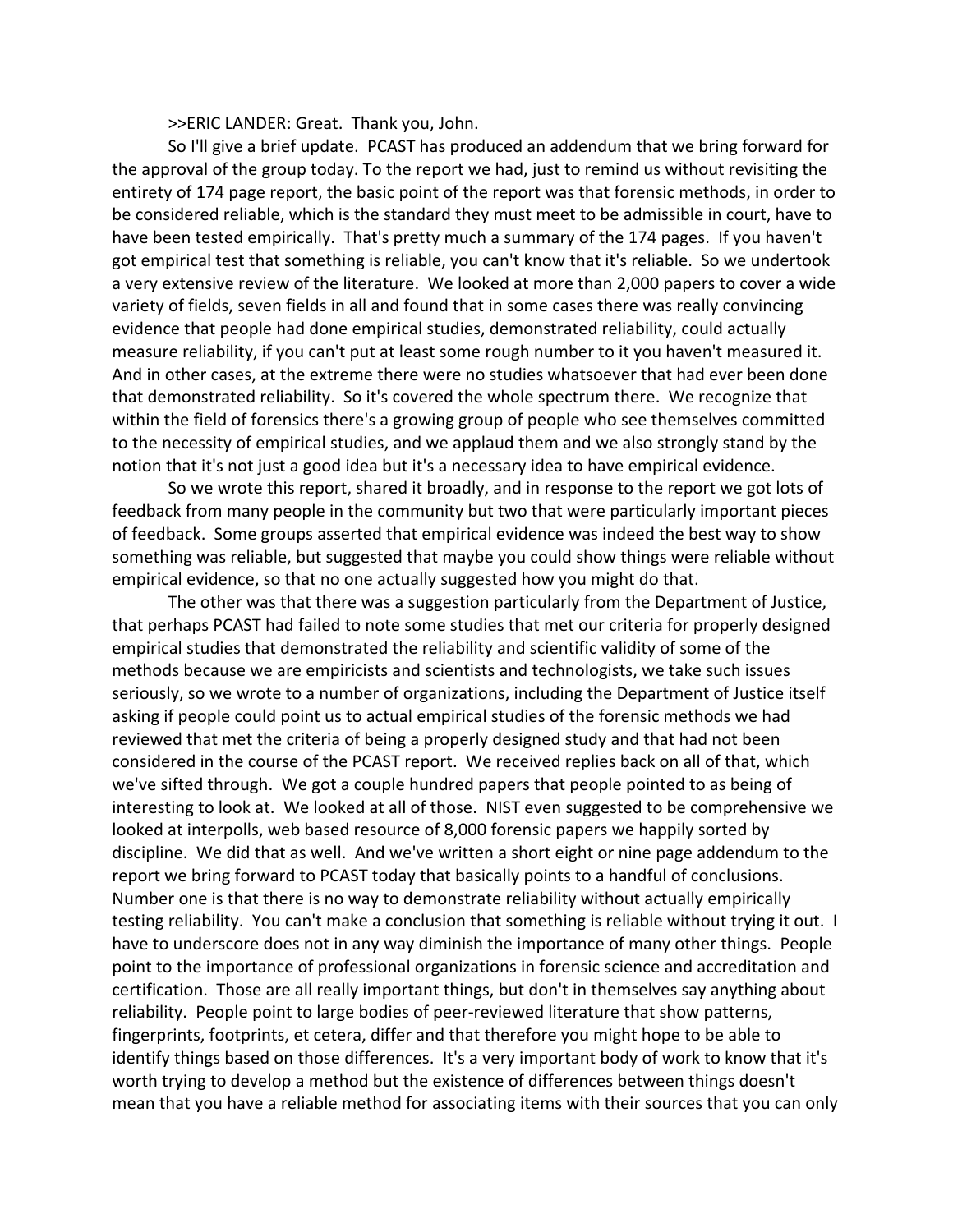tell by empirically doing it. So on considering this we found that we could not imagine, I guess, science is premised on the idea that conclusions that a method of reliable empirical testing, and that no one could provide us any suggestion of any way that one could know that something was reliable without empirically testing it. So we've discussed that in the summary.

We also reported on the various possibilities of were there any studies that had been missed that were actual empirical demonstrations of the reliability any of the methods which we had fell short of or completely missed that standard, and the short answer was no, we could find none. I note that in particular we had been moved to do it because the Department of Justice had raised this possibility. In the end, the Department of Justice did not send us any such studies and we reached out particularly and spoke to the office of the Deputy Attorney General and we were told that on reflection the department had no such studies to bring forward to PCAST. So we very much appreciate their raising the possibility and we were heartened to find they too could not find then give us any studies that met PCAST standards and demonstrated reliability. But we felt it was important to add to the report by saying those things. And then finally, another point that was raised was with all of our focus on empirical studies to demonstrate reliability, there was concern expressed we shouldn't forget about the importance of other studies, like ways to understand why people make errors, not just measuring error rates but understanding the process by which people make errors, or technology efforts to convert subjective methods to objective methods, and there was concern that a focus on reliability alone might divert attention from those important efforts to advance forensic science. We have tremendous respect for those studies. The first, they're called white box studies to see what's going on inside the black box, and these efforts to create objective technologies, and in no way would we want the absolute essentiality of empirical studies to diminish from the other work going on. I don't think we think that there is a need for that. There should be funding for both, and it's a very important thing that we learn those things because that's how technologies will continue to advance. We've written a summary of that. It stands as an addendum we bring to PCAST to our longer report, and that's pretty much my report on the subject.

>>JOHN HOLDREN: Thank you, Eric.

Do we have questions? Comments?

Jim Gates who has himself been a key member of that working group and involved in these issues in other fora as well.

>>JAMES GATES: Thank you, John, and first of all, thank you, Eric for the tremendous amount of work that this was completed on. It was also of course, we thank all of the people work you with like Tania Simoncelli and your staff members with OSTP staff. I think the most important thing you have said very well and since this is a public session I think it bears some repeating. No less a person than Albert Einstein essentially said that Galileo was the father, not just of physics but all science and the reason I ascribe this to Galileo, he said, and this is his phrase, Galileo drummed it into our heads that science must be based on empirical observation. Until this idea was accepted, it would be impossible for the western birth of science to have occurred. This is an essential point about science, it's not a faith based belief system, it's a system grounded in the fact we have to refer to nature in order to be assured we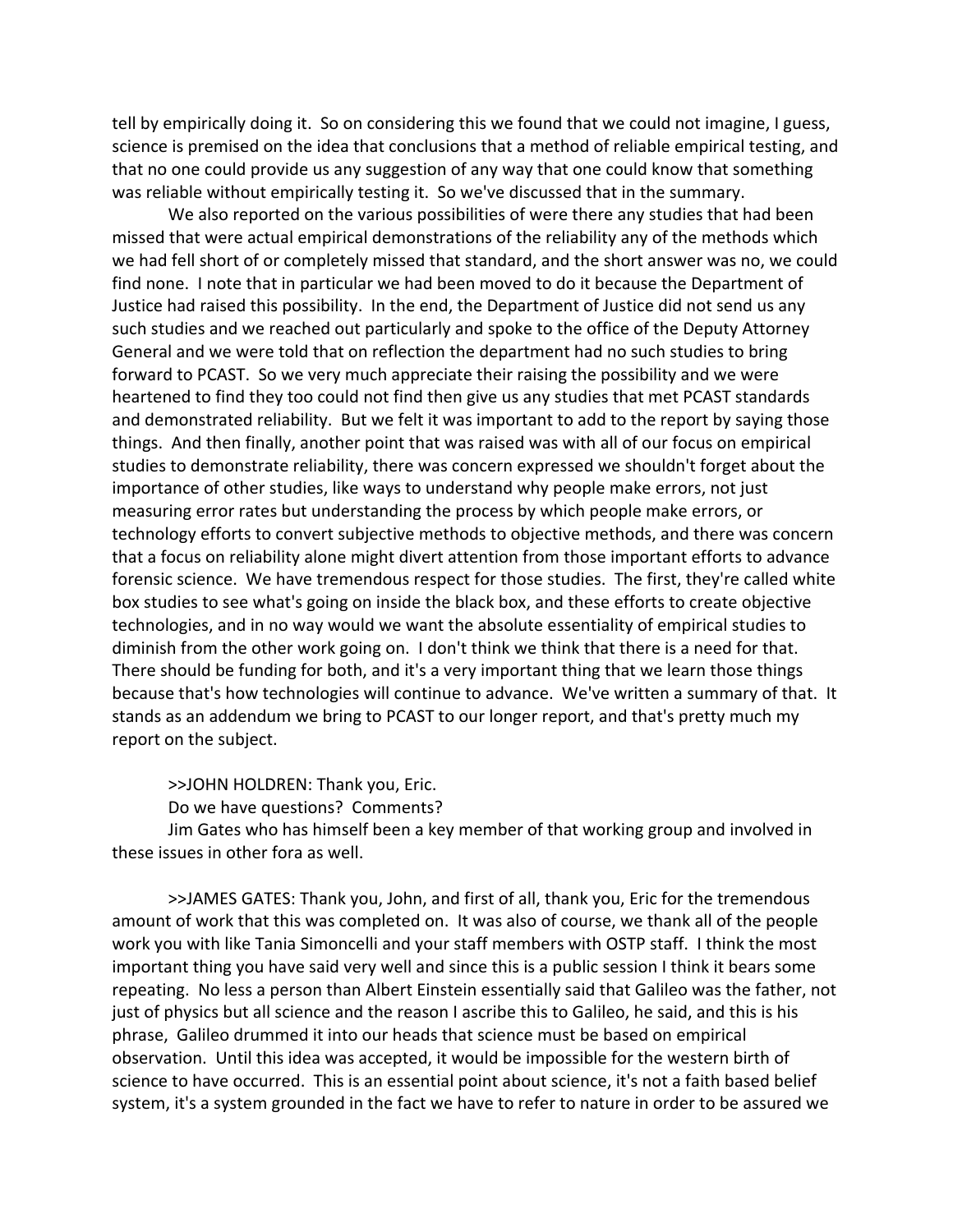are doing science. This also means, of course, that we are particularly aware of our limitations, and as science gets codified and error bars and level states of confidence and what have you, and the message that I think the report is attempting to deliver again to the forensic science community is if you are a science, then you must adhere to this basic principle about what it means to be science. Like you, I have confidence that there are members of this community who understand this intrinsically and are pushing forward with it. I recently partly, as you well know have become in the Defense Science Standards Board as a member working with this community to make sure we keep focus on this effort, and I've met forensic scientists who are absolutely the people who will drive this forward. I think this report empowers and encourages them. I think that's a very important function. And the other thing I would let it be known is that some of our previous discussion here and within PCAST itself was resulted in ongoing discussions about moving some of the technology from subjective observation to actually IT based, and modern computer technology to replace subjectivity. So this report has already started discussions. I commend you, as I said, for your leadership. Very happy to be part of the working group, and I will continue to be part of this other community as a consequence and continue to try to drive this message. So thank you.

>>JOHN HOLDREN: Thank you for your continued service in the various capacities on this forensic community. Are there other questions or comments on the addendum to the forensic science report? I see none. To, again, with thanks to who contributed led by Eric Lander,

>>ERIC LANDER: With very valuable contributions by staff. And I really want to call out Tonya and Diana Pankevich whose no longer with us and Ashley and others, and Jen Michael who's putting together all of these documents so we'll have them up on the Web on time, it's no easy feat to wrangle so many different papers, so this was a team effort.

>>JOHN HOLDREN: I echo that and call for the vote. All those in favor of approving this addendum, hands up, please?

Those opposed, those abstaining? The ayes have it unanimously again. Congratulations to the team as well as thanks.

# **PCAST Accomplishments and Vision for the Future**

>>JOHN HOLDREN: We are now actually somewhat ahead of schedule. I think we can move rather than taking such an early break, I think we can move to the next topic, which is PCAST accomplishments and vision for the future, and I believe we have some slides to start that discussion. I will make a few initial observations based on those slides, and then we will open it up for a wider discussion.

Just a very quick recapitulation of the history of this operation. I should say that PCAST as an institution goes back many, many years. Really all the way back to the Eisenhower administration when it was called the president's science advisory committee, PSAC, but had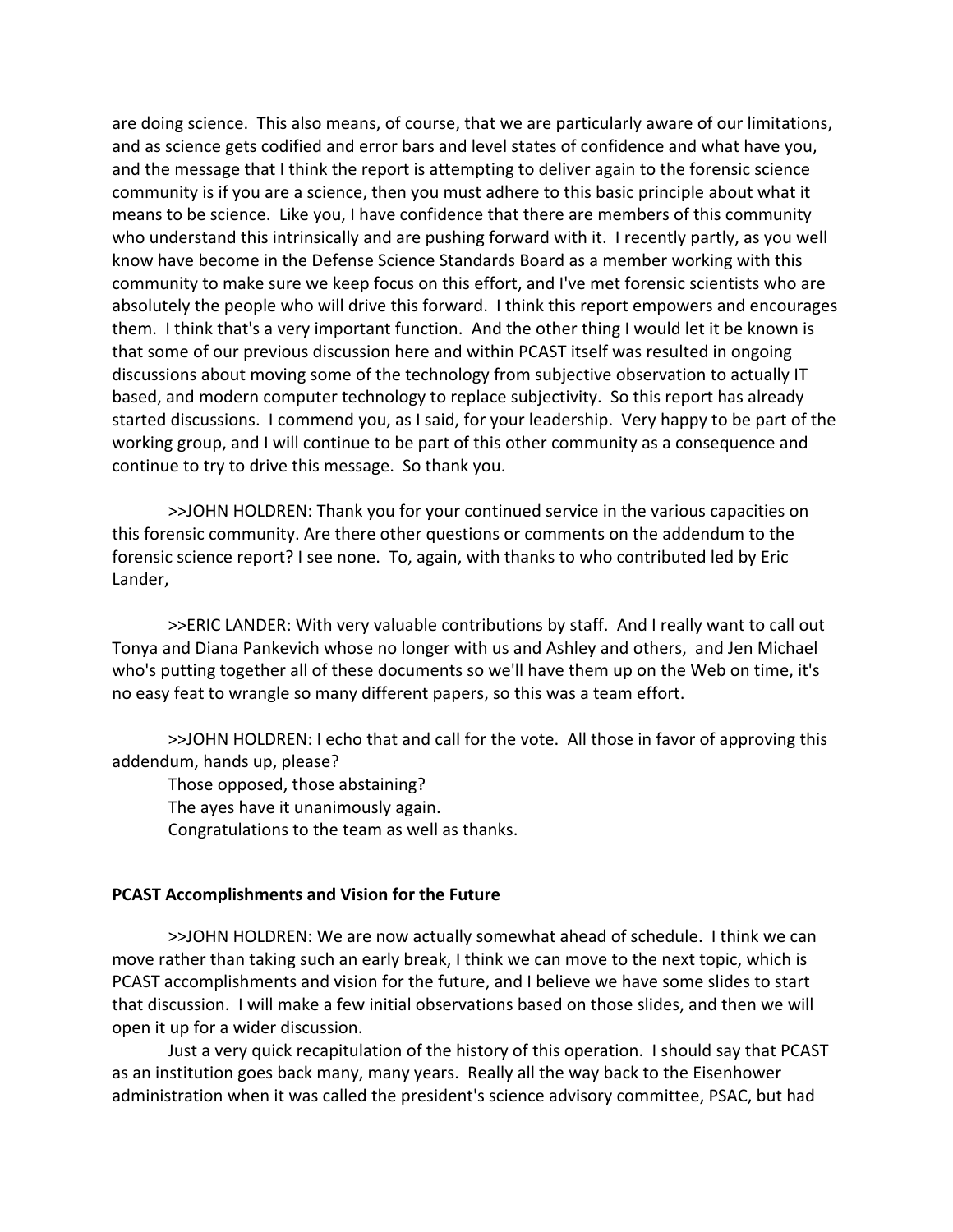the same function as PCAST has today, which is to support the President's science and technology advisor and the OSTP in ensuring that the president gets the most objective and independent science and technology advice available, and in the process of doing so, that there is a mechanism that reaches out to the wider community of scientists, engineers, and innovators across academia, industry, civil society, because as all of the members know and probably everyone in the room knows, the members of PCAST other than the President's science advisor, which at the moment is myself, keep their day jobs, and as a general matter tend to have very demanding day jobs but nonetheless contribute their time, energy, and intellects to ensuring the connectivity of the stream of advice that goes to the President with that wider community, that that advice reflects the insights of that broader community. President Obama announced the members of his PCAST at the annual meeting of the National Academy of Sciences on April 27th, 2009, just a few months after his inauguration in the first term, and the picture here shows the President meeting shortly thereafter with his PCAST in the Roosevelt room.

We currently have 19 members on PCAST, a total of 25 people have served as PCAST members during this administration. Fifteen of them from the very beginning, and these slides will be posted if some of the print is a little small for reading around the room, these slides will be posted, but this shows the members and the terms in which they served.

Today's meeting marks the fiftieth public meeting of PCAST over the course of the Obama administration. Forty‐five in‐person meetings at various locations, although I would say a majority of them at the National Academy of Sciences, to which we are very grateful for the support and assistance in PCAST's work provided by the use of the Academy's excellent facilities, five public teleconferences took place as well, all announced as required by law in the Federal Register.

By the end of the administration, which is imminent, we will have published 39 PCAST reports, 37 of them unclassified, two classified as noted here the average page count is 80. I'm not sure that's a distinction, but

>>ERIC LANDER: It's a widespread.

>>JOHN HOLDREN: It is fortunate that we have worked for a president who is not only interested and enthusiastic about the application of science, technology, and innovation, to national goals ranging from the economy, to public health, to the environment, to energy to national and homeland security, but a president who is a voracious reader, and therefore the large average size of the PCAST reports has not been a deterrent to the President's absorbing their content and embracing a remarkable fraction of the recommendation of the PCAST reports and embodying them into administration policy.

The recommendations total, I can't believe whether it was Ashley or Jen or in combination who counted them up, but over 440 recommendations in those 39 reports.

Again, I'm not sure why we stressed the length, but the longest ones

>>ERIC LANDER: We had to write every page.

>>JOHN HOLDREN: Yeah, I guess it's sort of both a celebration and a recollection of pain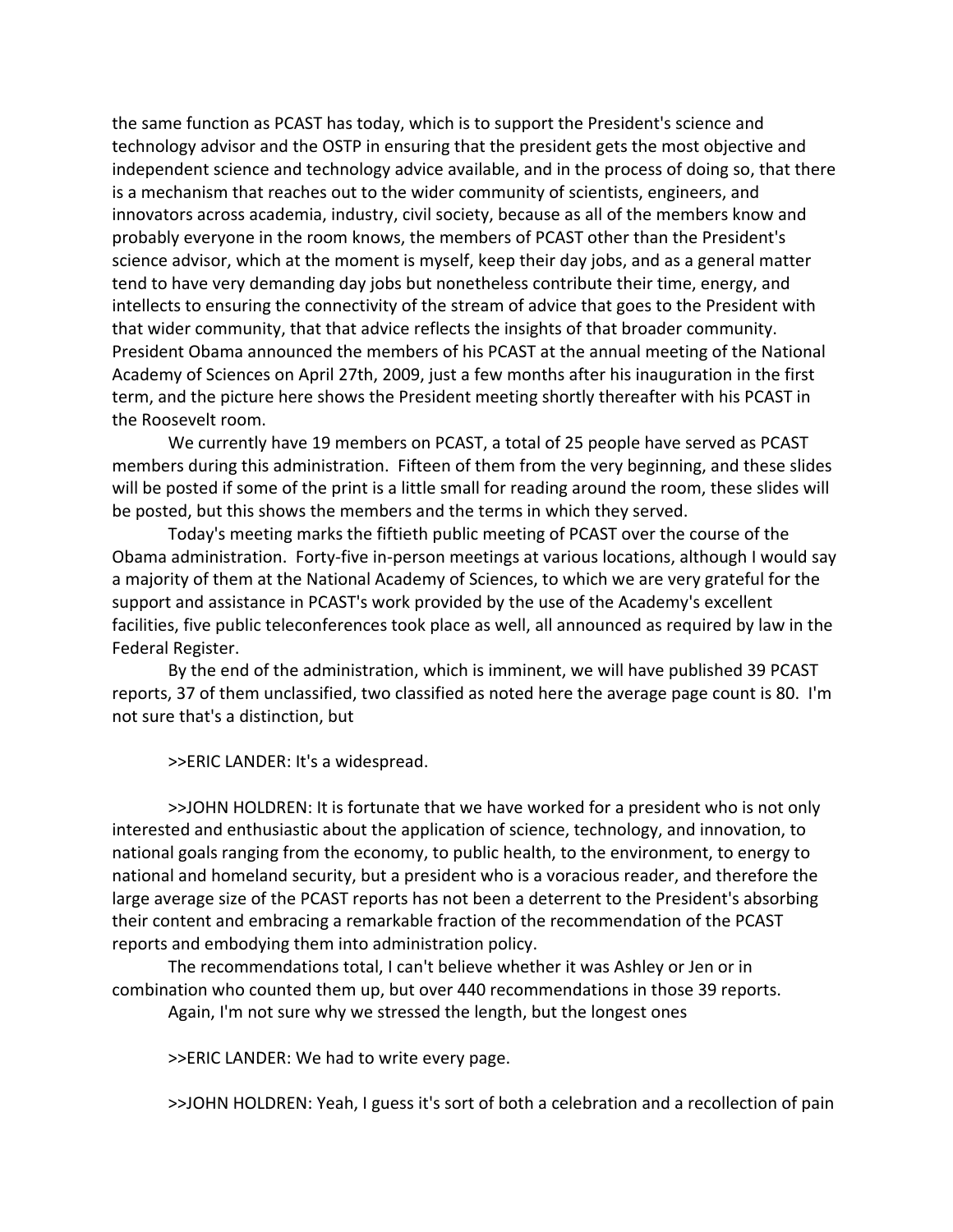past that the 2012 report to the President on Realizing the Full Potential of Government Held Spectrum to Spur Economic Growth, 192 pages. The report to which we just approved an addendum, the report on Forensic Science in Criminal Courts, ensuring scientific validity of feature comparison methods, that was 174 pages, and I believe entailed the review of several thousand articles, studies, and reports by others to make sure we had overlooked no insight available from the literature on that topic.

The 2010 report to the president and Congress on Designing a Digital Future, federally funded research and development in networking and information technology, 148 pages. The shortest report, eight pages, a triumph of compression and Rosina and Michael and Maxine who led that study deserve and are taking I can see by their expressions and gestures credit for producing,

>>ERIC LANDER: Hearing aids was pretty short too.

>>JOHN HOLDREN: Eight pages. But, again, notable for its impact out of proportion to its length, in terms of the embrace not only by the president but by the community affected of the recommendations on closer engagement of the Federal Government with the private sector on adaptation to the changes in climate that are ongoing and will continue despite our best efforts at mitigation.

This gets really hard to read, but this is just a listing in order of the reports produced by PCAST. First term reports and then the second term reports. Obviously I'm not going to read you the list, but it will, again, be up on the Web. Those reports are all themselves posted on the PCAST Webpage in their entirety, along with the press releases that accompanied them at the time.

So that's the quick statistical overview of what this group has been about for these eight years. As Eric already noted in his opening remarks, a lot of thanks and credit are due not only to the members of PCAST itself, but to the PCAST secretariat, and to members of the OSTP staff, and indeed to scientists, technologists, and innovators across the federal government and society who have taken part, have fed insights into, have participated in these PCAST studies, this has really been the work of a much larger body of people than those sitting around this table.

>>ERIC LANDER: More than 100 people served as working group members let alone all the other contributors.

>>JOHN HOLDREN: Let alone all the other consultations and interactions that took place. In my view this group has fulfilled its obligation to ensure that the science, technology, and innovation advice that goes to the President reflects the insights of the wider community, and not just the folks who happen to be working full time at the moment in the Federal Government. So we would like now to expand a little bit on some of these achievements, and entertain as well comments from members of PCAST about the path forward, how we think about the role of science, technology, and innovation in government after this particular administration and this particular PCAST have passed from the scene. I think I'm going to turn it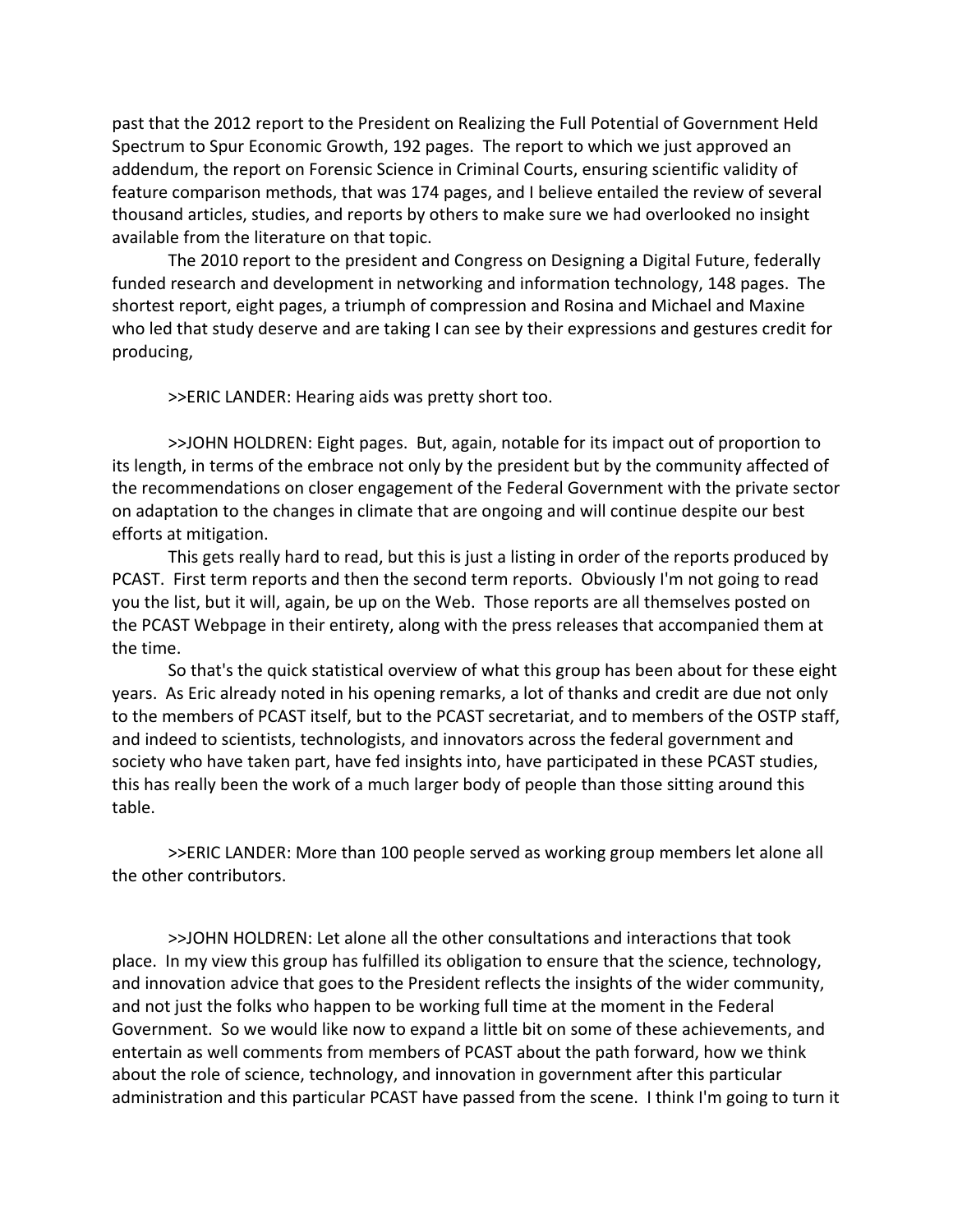over to Eric Lander to lead that particular discussion, because I know he's ever ready to do so.

>>ERIC LANDER: There are lots of different topics we worked on, and I think it would be a fitting thing to close our meeting to just talk a bit about the topics and their impacts. I note that the impacts we've sought to have are sometimes within the Federal Government, and sometimes outside the Federal Government. We're always providing advice to the President but sometimes the advice we're providing are about things that the Federal Government itself can undertake, or things that the federal government can undertake in partnership with the private sector, and in some cases we're providing insights about how one might think about the problem to the President, but those insights are intended for a broader community as well and very frequently it's others outside the Federal Government who are in the position to pick up and run with those insights, and we've seen that happen again and again and again. So with no particularly planned order but a little bit of focus here, I thought I might turn to a few of our colleagues and ask them to say a few words about some of these studies. I'm going to pick on Mark Gorenberg first, because the spectrum policy study that PCAST undertook and published in July of 2012 was a particularly impactful report and one I think that surprised us by its impact. When we started that study there was a broad agreement amongst the group that was doing it and leadership of PCAST that it was unlikely to,it was likely to fall upon deaf ears that people didn't want this message, and in fact it turned out not to be the case at all.

# Mark?

>>MARK GORENBERG: I think the timing of it was actually very good. I give Craig Mundie a lot of credit for coming up with the idea to pursue this for exactly that reason. This was really quite a team effort by both PCAST and the working group. PCAST members Craig, Eric Schmidt played a big role, as well as Jim Gates, Maxine, and Bill Press in terms of our work and really we called on everyone who all pitched in, had a hand. And the reason why this was timely was because spectrums been allocated to the government and industry in the same way now for 100 years, really since the sinking of the Titanic when we understood the importance of communication, and that's been this idea of finally dividing it into exclusive frequency assignments and allocating to those particular assignments which is not very efficient, and also is very difficult once you're changing industries as we've seen now from TV broadcasting to wireless just the whole movement to that is extremely difficult. And at the same time the Federal Government is doing their mission in many bands, probably well over 50 percent of the spectrum has been allocated. The spectrum now has reached a point with this wireless revolution of not being available and not being reproducible. You can't just expand on it. So we looked at this 100 year change of creating a new model. Effectively this model of dynamically sharing it with the commercial and federal sector, and that has a number of reasons of positiveness but one is it can increase the efficiency and effectively capacity use of spectrum by thousands of times, and economically in what is being produced now that could lead to potentially worldwide trillions of dollars. So it had a lot of impact.

I think what surprised us was how quickly both the U.S. Government and industry has responded to the report that came out in 2013, follow the President's report in 2012 and the President's memorandum that came out in 2013 which is that through tremendous work, the FCC commissioners approved the rule making which was a painstaking process finally in April of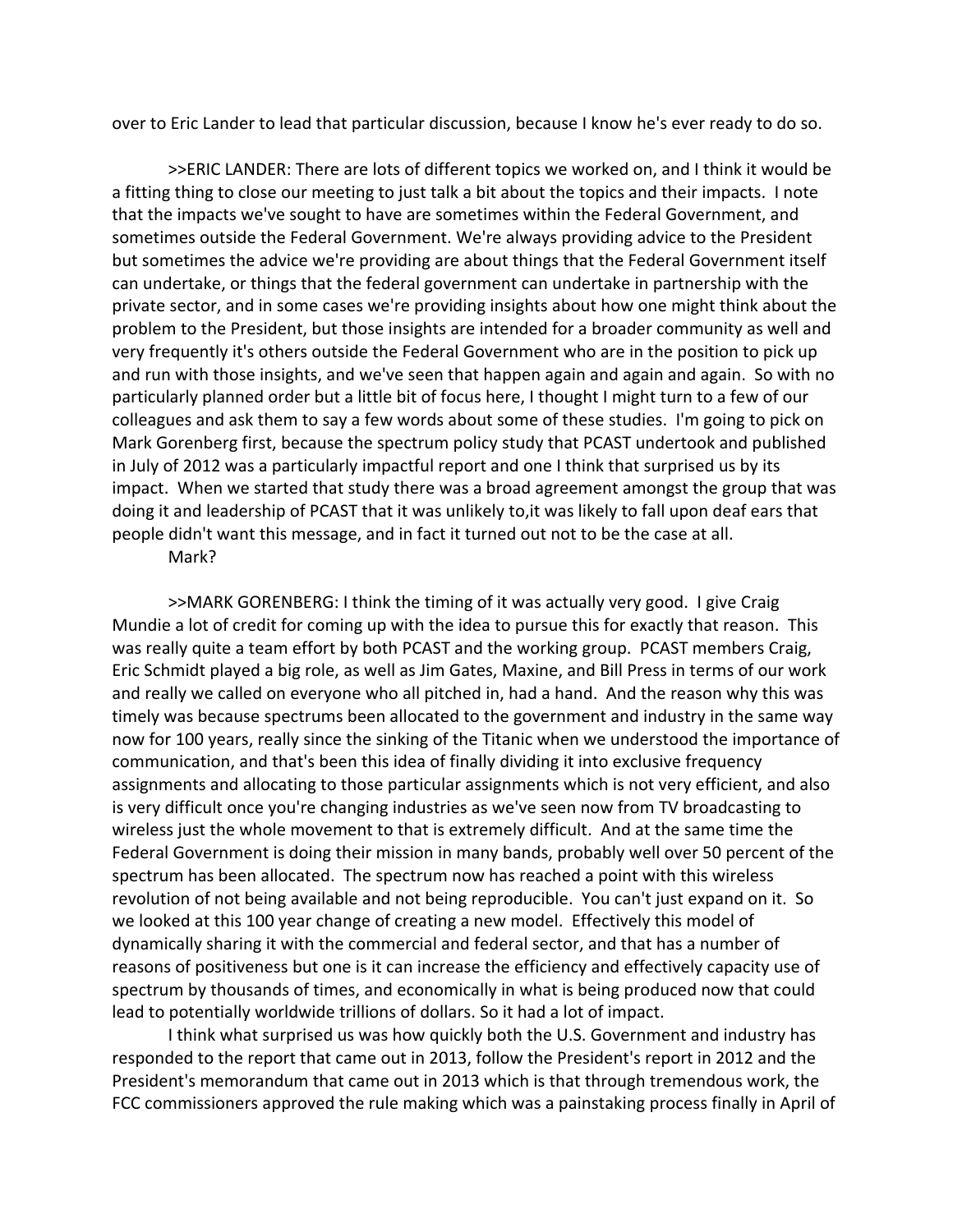2016 but something that they voted unanimously to start just after our report in December 2012. And that created a whole new concept of a band called the innovation band, the citizen broadband radio service. That was 150 megahertz that had been put aside that the government and industry had given up on basically for sharing. And that's now on its way. The DOD has been a leading force in its opinion to move towards sharing. They created the National Spectrum Consortium which now has 115 industry members and a lot of funding to look at new technologies, and the White House has really embraced the launch of the Advanced Wireless Research Initiative which is really being led today by the NSF. But industry has been a huge positive sway in moving from the early incumbents of spectrum around voice to really this notion of data and IOT and whole new sets of services that are important for wireless, and the core of our report was the creation of what we called spectrum access system, which was the idea of a three-tier model of allowing the government to have an incumbency allowing people to have license spectrum in the middle layer and allowing the bottom layer to be general access. It had the best of both worlds of both quality of service at the license level, and innovation at the general access level following the innovation we've seen on unlicensed spectrum.

Seven vendors and industry have come forward to build spectrum access systems just in this short period of time. Both alphabet and federated wireless are ready to go. Also even done interoperability studies between spectrum access systems so they know this will all work. Chips are being developed for this already by companies like Qualcomm and the 3.5 band. The Wireless Innovation Forum which has 100 industry members was the first endorser of the report now has 277 participants working on this concept and have regular calls, and 200 engineers were on their last regular call. So industry really is responding in the work they're doing to make protocols and procedures for device operation real. A new group was formed called the CBRS, being the name of the band alliance, 24 members now. They're going to be performing joint trials in the next 18 months.

And then the third piece of this is how this is affecting the rest of the world, how this U.S. leadership is affecting the rest of the world, which is OFFCOM which is the FCC equivalent in the UK has called for comments now to implement this in the UK spectrum as well, 400 megahertz available, and they're going through that process today. And China Mobile is working with the U.S. FCC to be able to harmonize the band and the beauty of that is that it will open up another huge market so people who are developing chips and devices will have a huge market to build into. That will really expand the industry.

I think the most important point I wanted to make here was the report really worked towards the idea that spectrum was really scarce, but that doesn't mean that the spectrum itself should become the investment, the value. What we wanted to do was come up with a way that made spectrum effectively so abundant that everything on top of it created the value, created a whole new industry, again, where trillion dollars as opposed to potentially the money that the government could make by reselling spectrum, and we believe this has the impetus to change the 21st century for communications of all kinds. With that I'll turn that over.

>>ERIC LANDER: Fantastic. and thank you for your tremendous efforts in this area. So I'm going to suggest, I'm going to touch on hearing aids. Chris Cassel should do this by all rights because she was the driving force but she's unable to be here this morning due to a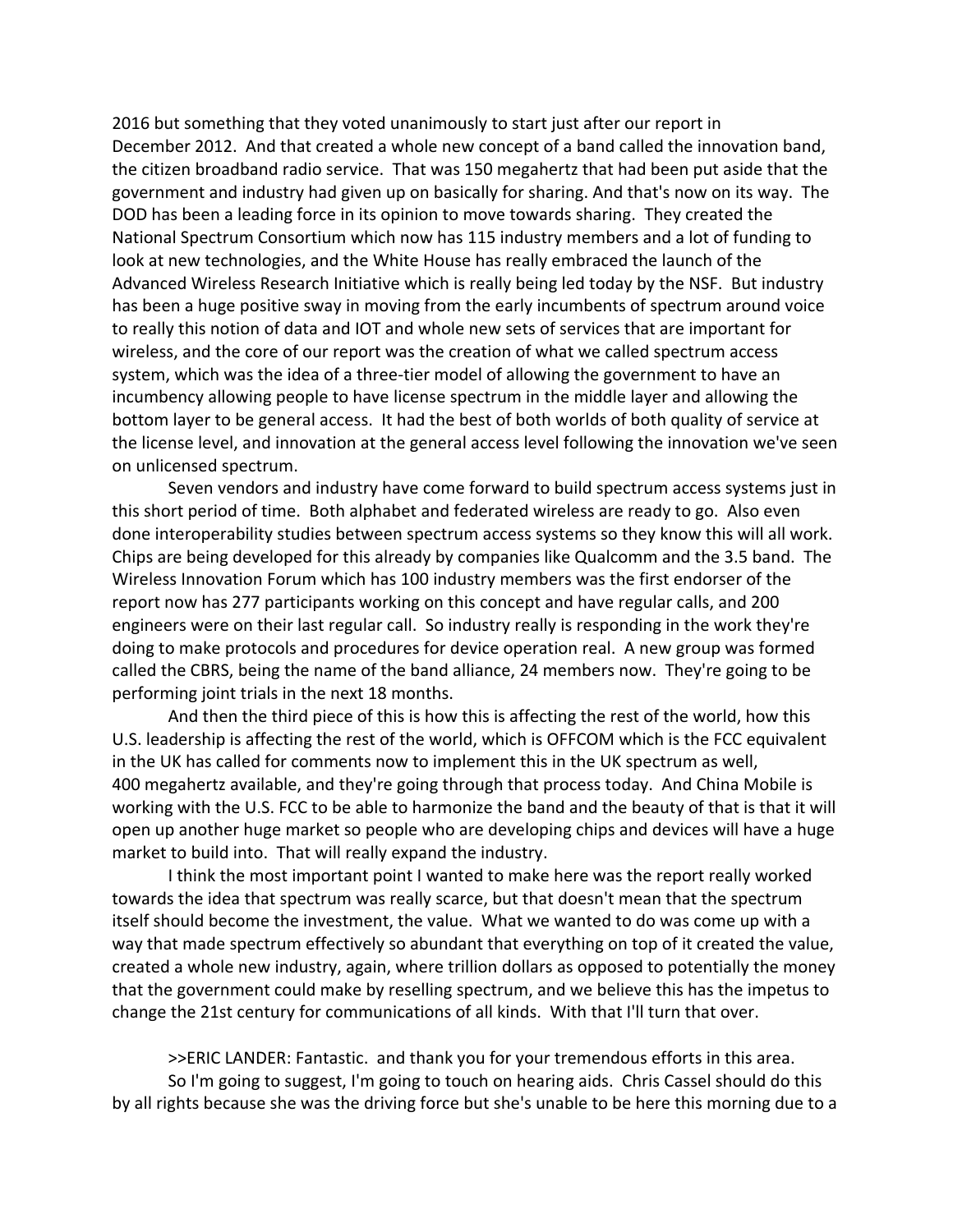personal obligation, and then just to give a little advanced warning, I'm going to ask Maxine to touch on advanced manufacturing. The I'm going to turn if it's okay to Susan Graham to say something about big data and privacy and about the NITRD reports we've done, and then I'll give advance warning to a few more people. I'm going to turn back to Mark Gorenberg to talk about cities. That's a little advanced warning, I'll keep giving a little advanced warning since we haven't orchestrated all of this in advance.

Hearing aids was perhaps one of the most impactful reports we've done and I think the most impactful report per page that we've done. It was an extremely short report, and it provoked a tremendous amount of action, which we've seen just in the past couple of months. Problems are very straightforward. 30 million Americans need hearing aids. They need assistance. If they do not get their hearing aids, there are really serious medical consequence, social isolation, falls, cognitive decline, and yet more than 2/3 of the people who need them don't get them. Why? Because they're extraordinarily expensive and difficult to get.

These devices if you need one in both ears, as many people do, can run 4,000 to \$5,000 and it's not covered by Medicare. It's not covered by Medicare because they cost you 4,000 to \$5,000, and if you multiply that by 30 million Americans it's not affordable but when you take a hearing aide out of the ear and look at it, it's a piece of plastic with not an awful lot of technology in it. You look at all the amazing advances that happen in consumer electronics today, and you say why isn't this thing that cost ten times more than my iPhone at least as smart as my iPhone. There's a big market for these things, why isn't it something where I can put it in my ear and I can tune it with software on my phone, for example, and optimize it and have feedback there. Why aren't there all sorts of innovative companies jumping into this market to serve Americans and others around the world with really advanced devices that are smart, listening to the noise that's out there, filtering it in smart ways, tuning it to what your own personal hearing needs are. Well, it turned out the reasons are that we have a set of constraints, a set of regulations that were put in place in a different era when they made a lot of sense, but they don't anymore. These devices which should be like consumer electronics devices, at least in the case of basic hearing needs, we're not talking about severe medical problems, implantable devices, we're talking about the thing you put in your ear externally, these audio conduction devices, air conduction devices, these things should be innovating faster but they're regarded as a prescription device. You've got to get a prescription from an audiologist or sign a waiver that you haven't got a prescription. They have to be approved by the FDA in particular ways, they have to satisfy good manufacturing procedures. This shouldn't be. We wrote a short and simple report that said for basic mild to moderate age related bilateral hearing loss, these should be over the counter devices that do not require a physician's prescription. National Academy of Sciences, NRC conducted a study that came out several months after ours that was very similar in its conclusions and to its enormous credit the FDA has heard this loud and clear. They've already taken the action of essentially abolishing the need for an audiologist test the way the FDA does that is it says it's going to exercise its regulatory discretion not to enforce the requirement, but that basically means you don't have to go to an audiologist start now, and they're beginning the process to make this an over the counter device. It's a fabulous example of a case where the Federal Government is able to step in, recognize that the industry has changed, that we need to open it up to lots of innovation, and to do so in a remarkably rapid and thoughtful way. So I think we all feel really good about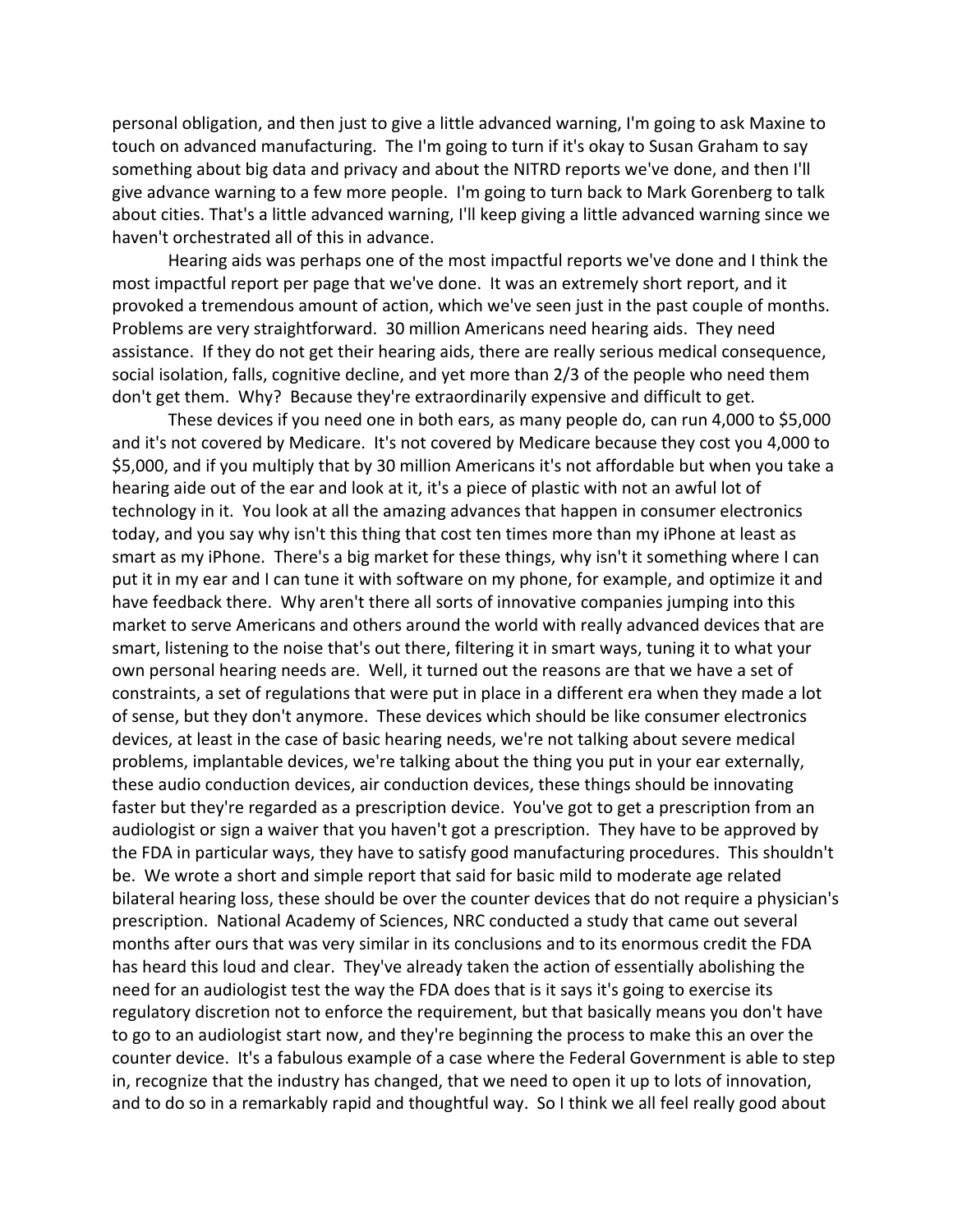it not at least because, selfishly but at least because all members of PCAST are at risk for needing hearing aids at some point in the future because, you know, as one ages, almost everybody's going to need them. So in this one case we're going to reap a benefit, but so will so many people around us, our parents right now. So that was the effort. And it all arose from a broader project that PCAST was engaged in involving technology and aging. Chris Cassel who's our PCAST member who's a gerontologist had pushed the really great importance of focusing on a technology could help aging Americans, and this larger report from which this nugget was produced rapidly as a letter report, this larger report covers a number of other subjects, including, just to pick one nugget out of that one, banking. The idea that as people get older, there's a great deal of risk of fraud in their bank accounts. The if you're using your credit card and there are funny transactions on your credit card, there are all sorts of software that can say that was a funny transaction, I'm going to hold it up and make sure that you actually meant to make that transaction.

If somebody was draining your bank account, an elderly person who wasn't on top of all of that, someone was draining your bank account with a series of unusual transactions, there are not either the software algorithms in place to monitor that nor the general expectation in the industry that banks should be looking after that on behalf of their customers. The banking industry has embraced the fact that is a customer service that is technologically quite feasible. You can recognize at least in many cases bogus suspicious transactions. You can delay them to make sure they really were authorized, and I think the banking industry increasingly says we want to provide that service to customers. So that is happening and in this case it's not clear that government regulation is going to be needed. It's the government stimulation that's going to be needed. Although it may come to a point at some point in fact there are rules adopted that people should do it, but we're seeing much faster market adoption. There are many other things in this report on aging as well and I think we should be very proud of that.

I'd like to turn to Maxine on advanced manufacturing and then I've got Susan and Mark and then I'm going to turn to Chris Chyba to talk about microbiological threats.

# >>MAXINE SAVITZ: Thank you.

As everybody knows in 2009 we were recovering from major recession and in 2011 PCAST decided there was, or looked at there was a need for a concerted whole government effort to increase the footprint of applied research and development in advanced manufacturing and cross the gap for how to you scale these technologies that are often beyond the risk limit of large manufacturing firms and particularly the smaller manufacturing firms. There was a study in 2011 co-chaired by Eric Schmidt who unfortunately couldn't be here today and Shirley Ann Jackson, President of RPI who had previously been on PCAST. And there have been two subsequent studies in 2012 and 2014 that have been co-chaired by Alex Alvarez, the CEO of Dow and the President of MIT first Susan Hockfield and then now Rafael Reif. It's really a joint, the idea was to have a joint academic industry partnerships. It was decided to create the National Network for Manufacturing Innovative Program. It's now called Manufacturing USA and it was also decided this would be tried out by three major agencies, Department of Defense, which really needs the newest of technologies, Department of Energy, and the Department of Commerce, which has its role and NIST as part of the Department of Commerce is coordinating role but also a major coordination by OSTP and the economic council. Really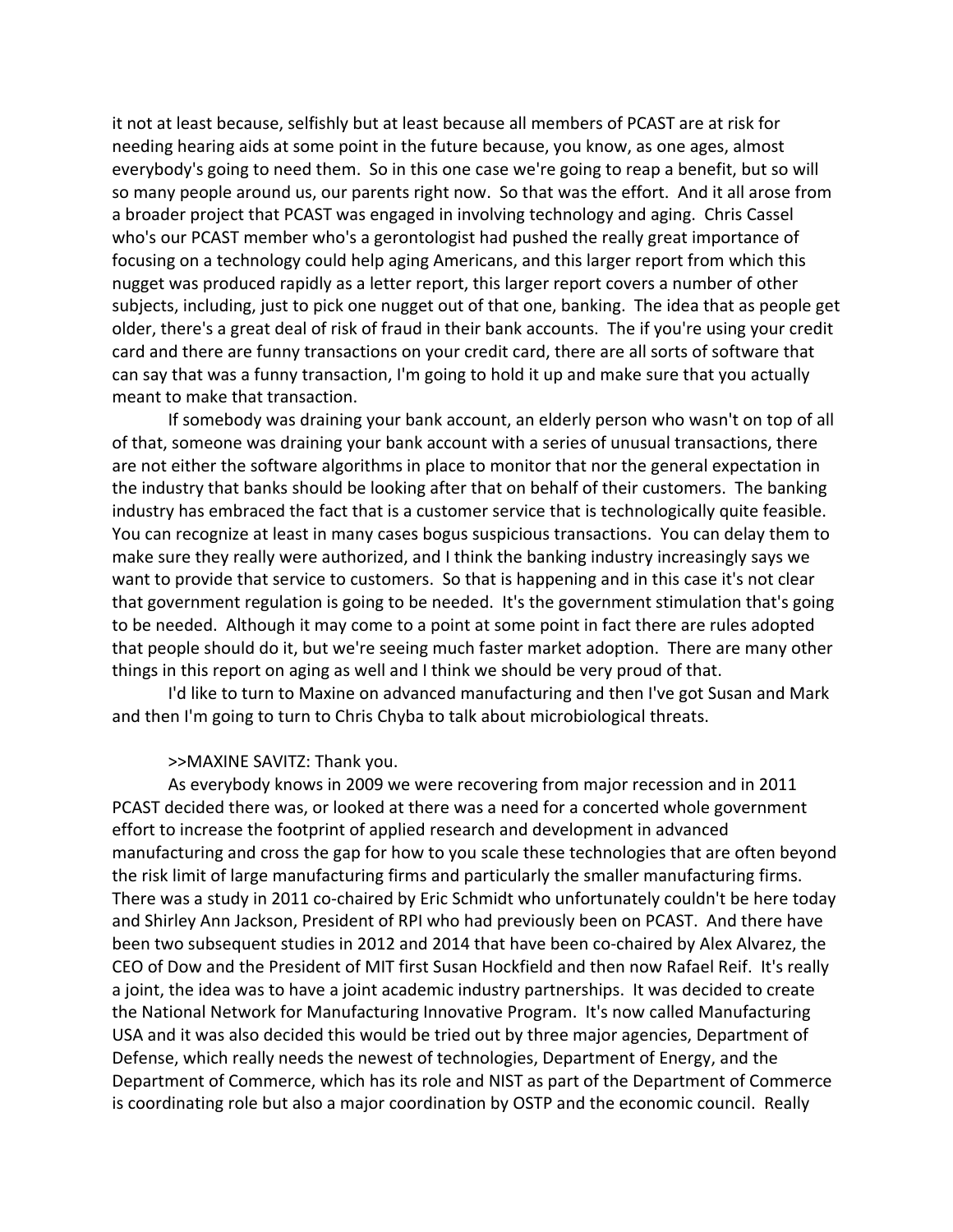been a very collaborative government program. In the four years that the program has been in existence, the establishment of one institute in Youngstown Ohio by the Department of Defense, there are now 13 institutes. One was just announced this past week and the Federal Government has committed for these five year programs, \$920 million, and the private sector and state and local governments have committed \$190 million. The intent is for five years if they are to continue it will be purely all non Federal Government funding. In addition in 2015, there's a bipartisan action by Congress passed the revitalized American Manufacturing and Innovation to formally authorize the program. They're very exciting activities. One they're chaired by a nonprofit. Some could be a smart manufacturing institute or other consortium group, and then their active participation by many different universities and also large spectrum of industries, both small and large. And city and local governments and they provide, there's a new one getting started that is sort of managed by UCLA for smart manufacturing. There's a smart manufacturing alliance that was sort of a lead of the nonprofits, but you have UCLA and the city of Los Angeles providing facility in the downtown area where actually there can be testing of some of the scale outs testing of non‐disruptive evaluation, all sorts of parts that will go into manufacturing, and to the whole value creation of manufacturing, not just the end product but also supply chain and then regional areas and that one there's five regional areas that again will consist of universities and industry led RPIs. One of them Pacific Northwest lab, so you get various participation by also the national lab. And these have already, groups have started to attract new manufacturing investment in the region. The oldest one in Youngstown Ohio has, which is looking at 3D printing, has attracted \$32 million from GE for a printing hub, and ALCOA has invested 60 million in New Kensington, Pennsylvania to do 3D printing with metal powders. It's really taking advantage of its mission and really pushing new technologies and manufacturing, not just making, trying to revitalize the traditional manufacturing institute. So we look forward. There will be coming out in the next month an evaluation of some of those programs, but just talking to some of the people the enthusiasm and the real spinoffs are very, it's a very successful concept in how all these players can work together successfully.

>>ERIC LANDER: That's great. Thank you. And it's just amazing to see these 13 hubs that are just buzzing right now. I think there's a recognition that manufacturers, when we started there was a great concern that manufacturing in the United States was perhaps lost to us, and I think what came out of that PCAST report was a recognition that low end manufacturing where the cost of labor was the major part of the goods was going to be a tough thing for America to compete on because there were low wage countries that would be able to manufacturer things cheaply, but, boy, there's just such an explosion we've seen in high‐end advanced manufacturing that can't move elsewhere nor frankly where the wages are not the largest component of the goods, and therefore there's not a downward pressure on wages in the way that there are in straightforward manufacturing. So these are good jobs and good wages, the sort of things we've wanted to have in manufacturing. We noted early in that report that Germany had gotten really good at doing that, and there was no particular reason why the U.S. The Fraunhofer Institutes. There's no reason why the United States shouldn't be a world leader in that manufacturing and one could imagine that will lead to a very large number of jobs. Whether that will ever replace the whole number of jobs we had in the 1950s, who knows, but I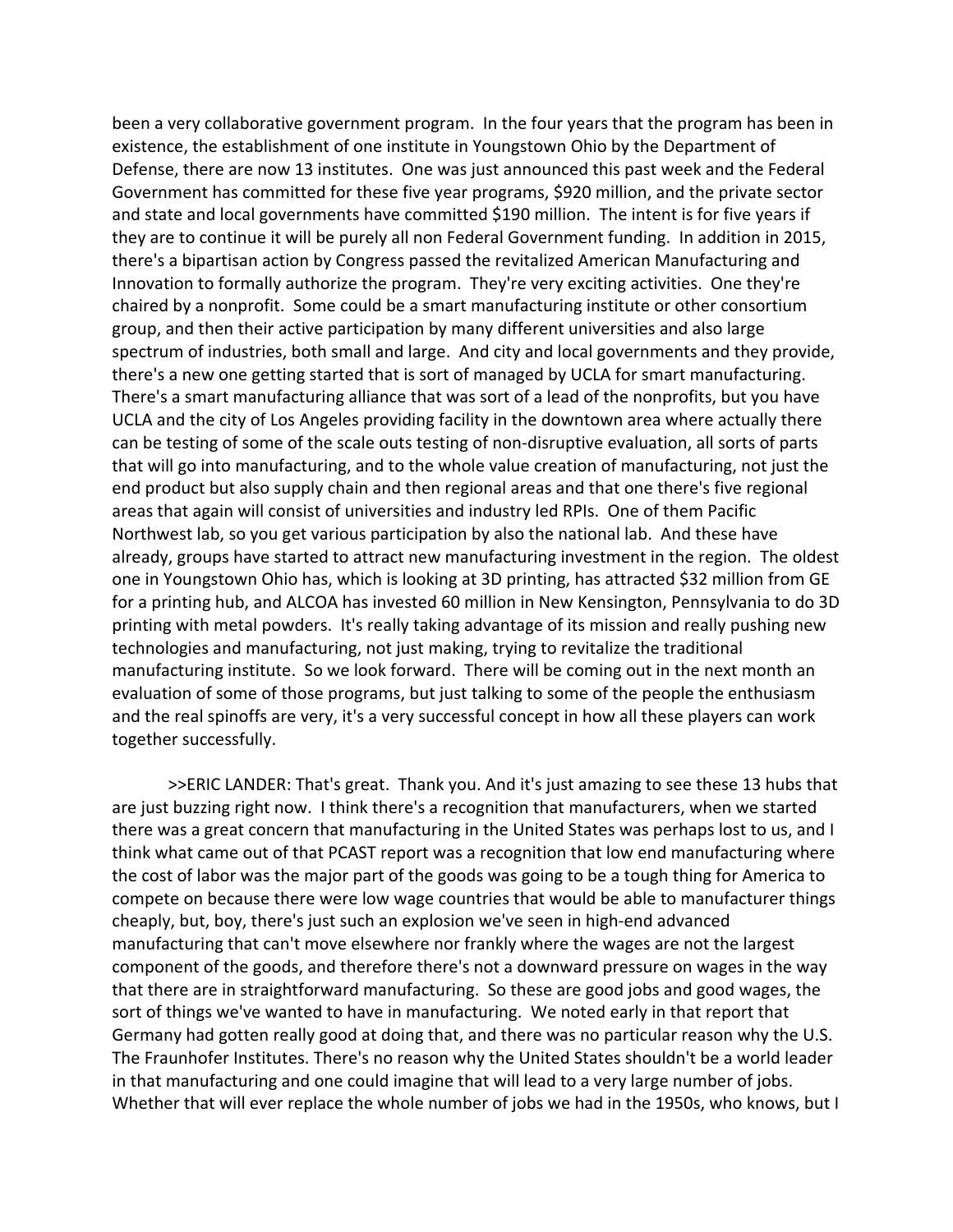suspect it's already the case that there's a lot more of that that is going to be appearing in this country than we even imagined when we were writing the report. Thank you to everybody who worked on that.

According to my list, we're going to turn to Susan to talk about whichever order she would want. The big data and privacy report from a technical perspective and the multiple reports that PCAST has done on a topic we call NITRD or Networking and Information Technology Research and Development.

>>SUSAN GRAHAM: I'd like to start with NITRD, the NITRD Program, the Networking and Information Technology Research and Development Program, was started in the early 1990s during the Clinton administration, and it was created by congressional legislation to coordinate investments in information technology over the various government agencies that had an interest in IT.

The program about ten years later, so the legislation said there was to be a biannual review of the program, and there was to be an advisory function from the nongovernment community.

About ten years later that responsibility was assigned to PCAST. So in the beginning of this PCAST, a working group was created to do the review of the NITRD program, was co‐ chaired by David Shaw who was then a member of PCAST and Ed Lazowska who was the chair of the Computing Community Consortium. I participated in that review. The review had two components. One was to review the coordination. The other part was to review the investment, what the R&D investment of the Federal Government was in network and information technology. And in the investment part we laid out various emerging areas that we thought the government should be paying due attention to. One of those areas was privacy, and we said that privacy is not the same as cyber security, as more and more information is digitized, it's going to be an important issue for society and the research community should be paying some attention.

We then did an update report in 2013. Peter Lee and I chaired that. And we looked at the recommendations from the previous report and we said, well, some of these are getting appropriate attention, some are not. Privacy is one of the areas in that, in which you didn't listen to us. We then did a review that came out in early 2015, which again looked at the coordination process, looked at the areas of investment and the emerging important areas of research, and in addition looked at the way that we understood what the investments were, which had to do with the way the reporting was done by the various agencies, and we recommended some modernization of the reporting structure. And we go the very good response, particularly in this last report, things changed in response to our recommendations, which was very satisfying. So that's the NITRD situation. The coordination continues. Over the years the agencies have learned to work together rather well, and I would regard that program as a success story, which we have continued to monitor. I also might point out that the legislation says that the review should occur every two years. That's a little bit often and that we now expect it's going to shift to every three years which makes more sense.

So it was frustrating to some of us that we had twice recommended there a there be more research in privacy and it didn't seem to be happening and then in January 2014, well, in the fall of 2013 the whole Snowden affair erupted and then in January 2014 the president gave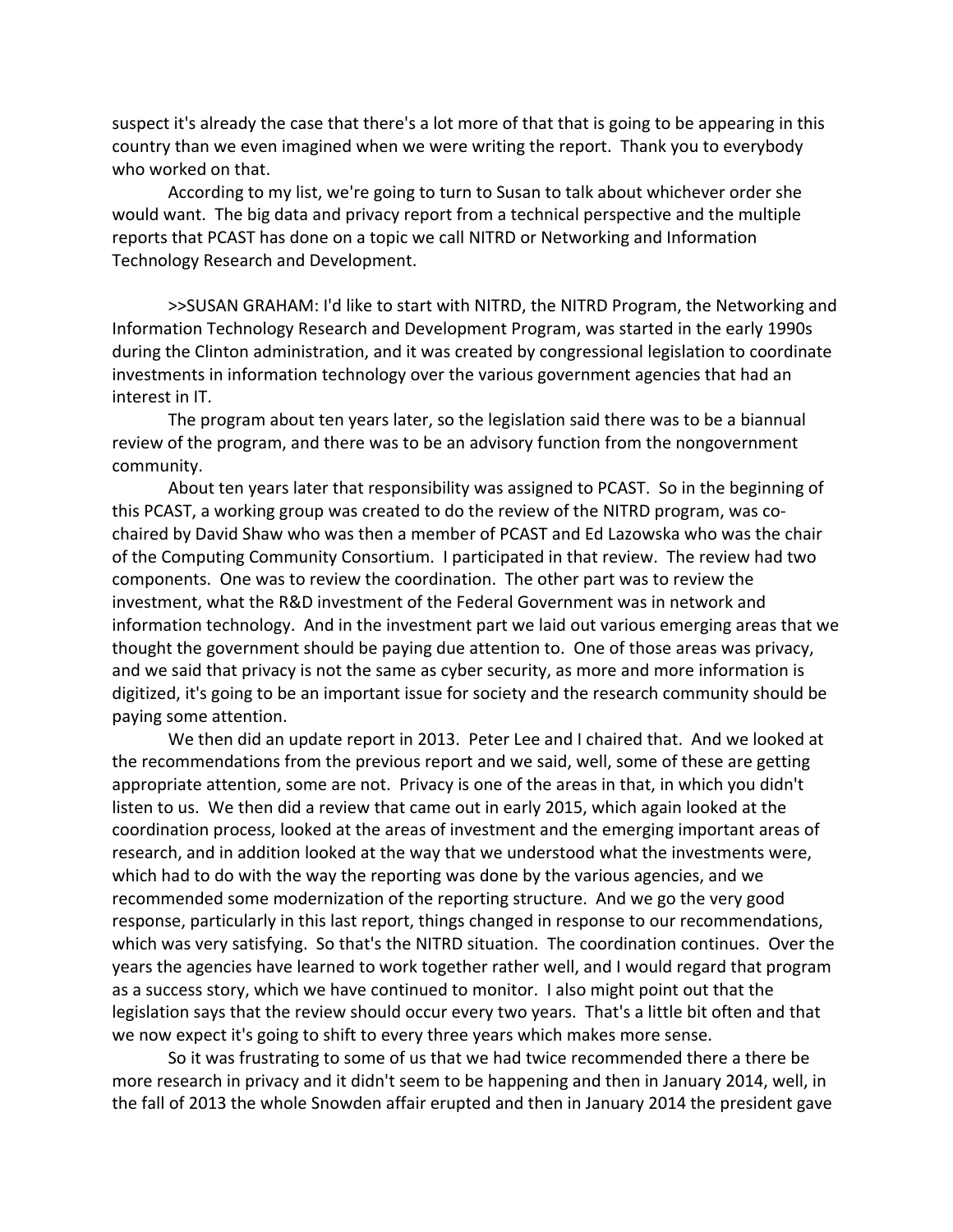a speech in which he said we need to pay some attention to privacy, we need to find some ways of addressing this threat, and he asked for two reports. He asked PCAST to report on the science and technology of privacy and privacy protection, and he asked other people in the White House to report on the policy implications of threats to privacy and what policy might be put in place. And he told us our role was not to talk about the policy issues, but to talk about the science and technology of privacy protection.

And he wanted a response in 90 days. So we put together a group, Craig was part of that group, Bill was part, I apologize, I don't remember who else among our PCAST members were parts of the group, and we set out to learn everything we could about privacy and to explain it in a report. Which we actually did in 90 days. Part of that report was really a tutorial to the larger community about how the threat to privacy had emerged because of information technology primarily. That more and more personal information is in digital form.

People volunteer personal information because there's an implicit contract that if they tell this Web site something about themselves they'll get services in response that are services that they want, and some of them volunteer that information without really thinking about what they're giving away and to whom they're giving it away. And in addition, there's an increasingly powerful way to combine information from different sources, and so you think you're only telling somebody what your gender is and what your age is, and yet that can be combined by your ZIP code and lots of other information and we have increasingly powerful ways of analyzing data so in fact as a society, we can learn an enormous amount about people.

And we made a bunch of recommendations. We had a fair bit of exchange with the other group that was making policy recommendations. One of the key observations that our report made, and this was an outgrowth of a paper that Craig had written, was that you can't really prevent the collection of this data.

As I said, there are good reasons why the government collects some data, and good reasons why people volunteer data in return for services. And in some sense every time you volunteer information you're doing a risk assessment in which most people decide it's worth the risk to get the services.

So the data is going to be out there, and the analysis is going to be out there. What you can control is the way personal information is used. In principle you can control the way it's used. In order to do that you have to again come back to using IT to help to control the use together with policy that says certain uses are not appropriate or not legal.

And in doing that you need to take into account the fact that different people have different views of what they regard as private information about themselves and their families, so you need some way to be able to have different degrees of control depending on people's different value systems, and there are some parts of that problem that we as a science and technology community know how to solve now and there's some parts of that problem which we again throw back to the research community to say figure out how to institute these controls in a way that we can manage them, in a way that they're affordable in a way that we can check whether they're actually being applied or not.

So because we didn't make policy recommendations, we can't say that there was legislation in response to our recommendations, and yet there's been an enormous increase in consciousness, increase in knowledge, and increase in the ways that the commercial sector is able to grapple with the policy issues.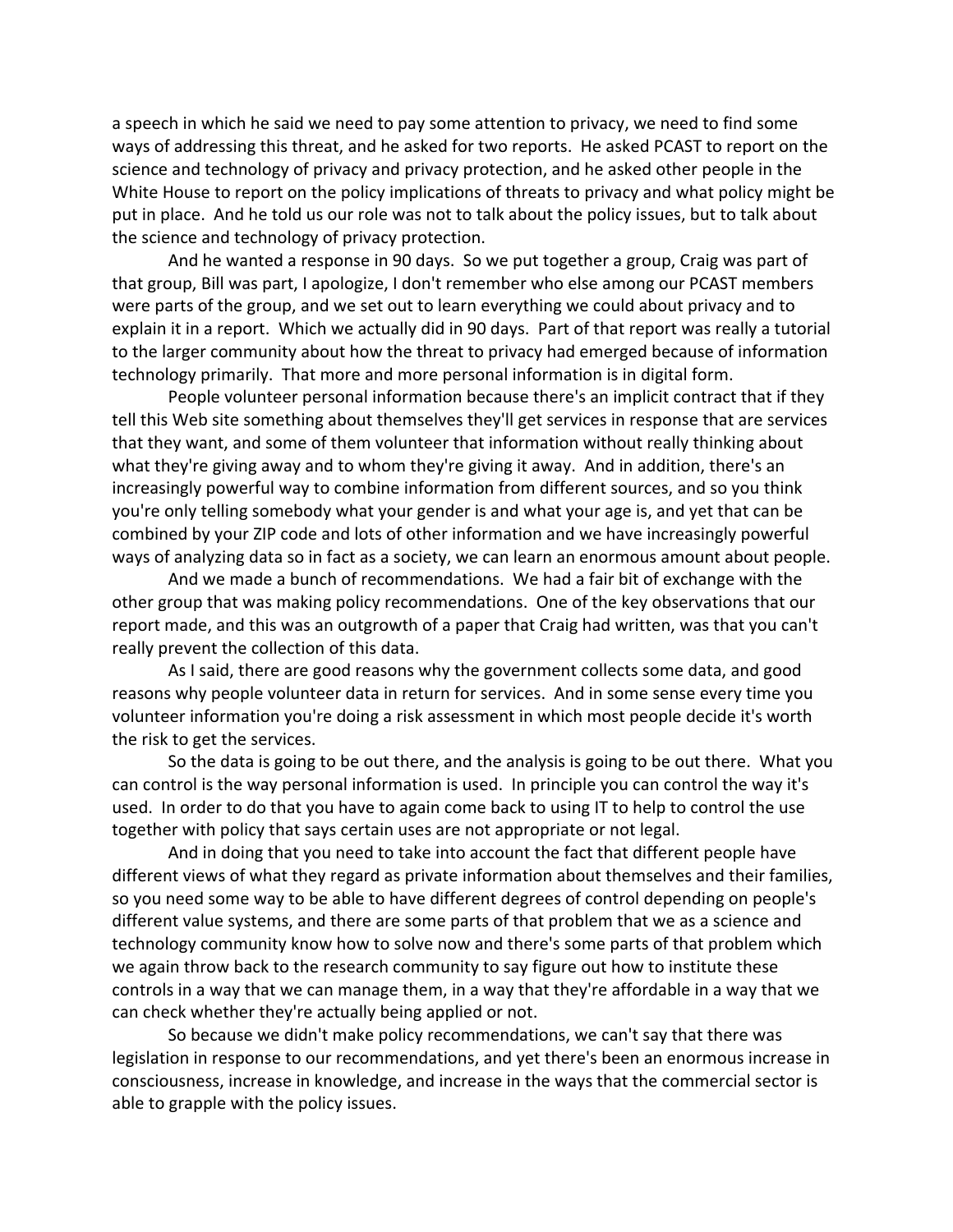>>ERIC LANDER: Can you say a little more about the way these ideas are rippling out in the communities and in companies and things.

>>SUSAN GRAHAM: Well there are now courses that use this report as part of their text material, and in that sense we're educating the next generation, we're educating lawyers, we're educating people who work on policy, and we're educating the technical community.

What was the other half of your question?

>>ERIC LANDER: That's fundamentally it. The it really has now, the framing of the report but I think Craig distilled into it's not productive to regulate collection regulate use, or control use was I think really important framing because there was and still is in some places a notion that placing the controls at the point of collection would even be feasible. You can't tell at the point of collection what all these pieces are going to be good for. They may look all minor.

>>SUSAN GRAHAM: The other part that I should have pointed out is that a lot of the collection is not visible to us or under our control. For example, if you think about the pervasiveness of cameras in our environment, we're photographed all the time. The face recognition is getting better and better, and yet most of the time we're not consciously aware that we're being photographed and even if we were, there's no issue of consent. If you're in public, it's perfectly legal and okay for you to be photographed.

>>ERIC LANDER: It's a good example of I think trying to reframe these issues in a way that both policymakers and technologists could work with them. Thank you.

Let me turn to Mark on cities again and then I'm going to turn to Chris Chyba on microbiology, and Bill Press on cyber security.

>>MARK GORENBERG: Eric, thank you. So again the city's reported came out of the brainchild again of Craig Mundie and I hope Craig will add some comments after I'm done with these sort of the introductory comments. In terms of studying what's happening in cities and how they're transforming and how the Federal Government can be helpful in that regard by policy to the technology. So Craig and Eric Schmidt were co-chairs on this report. Huge credit to Marjorie Blumenthal who sat on top of this for frankly a year working on it with us. But this is a report that was co-chaired by almost all of PCAST. We did our first meeting publicly together in February of 2015 to pick a working group out in Palo Alto, and clearly everybody was involved and people stayed involved. People like Jim Gates were on every single call for about a year. Susan did a final review through the way, and everybody added their part because this is so just interdisciplinary in its work.

And the interdisciplinary tone of this set the stage for some of our recommendations, the need to break down the silos of government to become much more interagency, the need to create competitions, the need to look at cities through the lens of a district, to be able to have something that is large enough to have meaning but small enough to experiment on, the ability to look at this in terms of districts improving on the dimensions of being more green, being more mobile, being more connected, effectively solving issues such as poverty and so we also looked at the necessity of this to share information and came up with a concept in the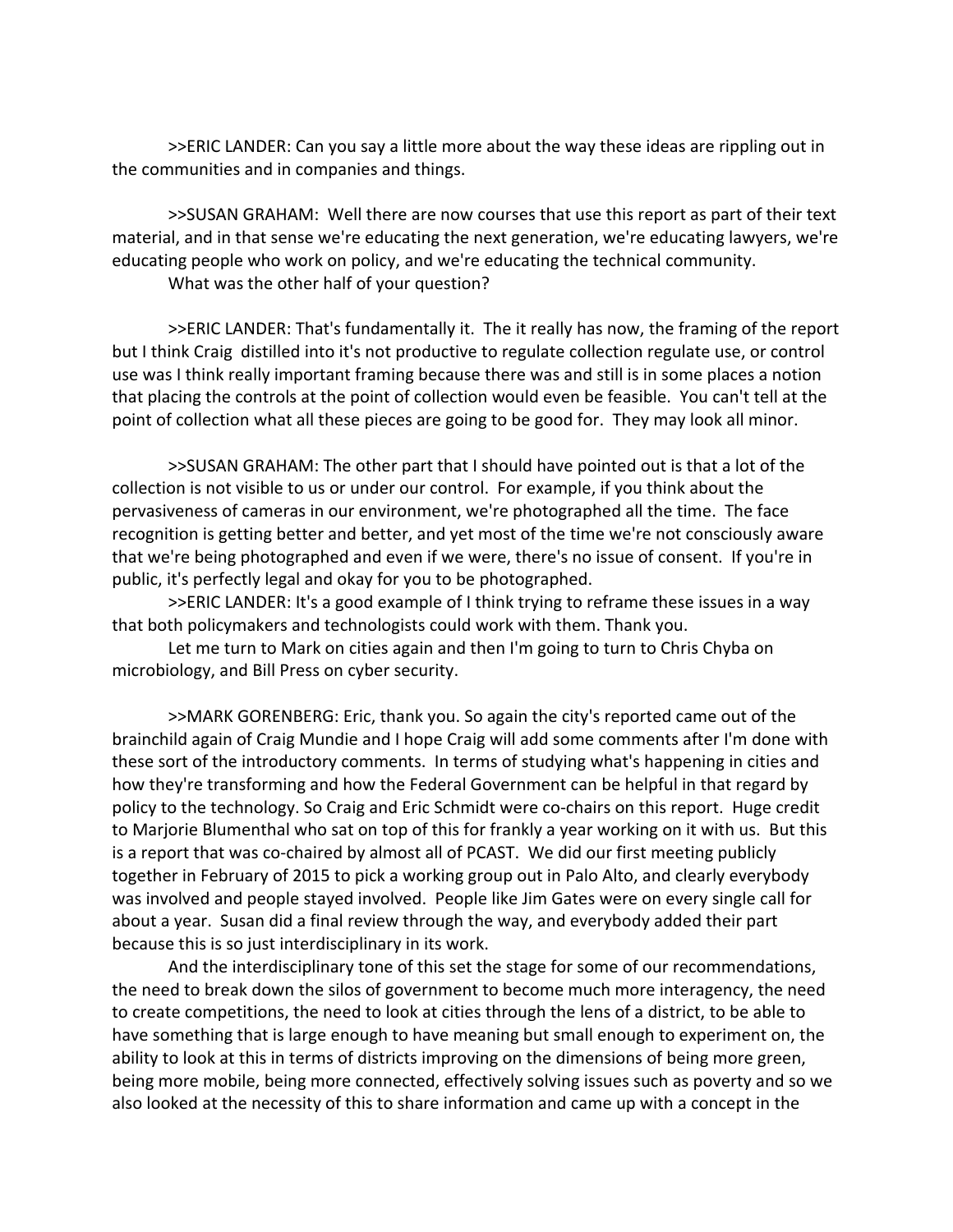report of the city Web that is how to share information and insights across cities because some of the larger cities are actually working on these problems today but the smaller ones just don't have the budgets to do that and can learn tremendously from each other.

The timing of this that really is the reason why it has potential for great impact is that we're really entering into a fourth era of cities. I mean, we went from the era of the steam engine, to the electric grid, to then the personal automobile and that's been true now since really before World War II, but particularly after World War II with the creation of the highway system.

And that's the way funding has been put in place. But now we're seeing this change, and that's because urban planning is transforming frankly into urban science. It's because there's a demand that is appealing to 80 percent of our population live, in cities, 90 percent of our country's GDP centers around cities and this change happened around 2011 with the start of this sort of sharing economy with millennials frankly and Baby Boomers coming back to the city and changing their norms of behavior, rallying around a shared economy, rallying around the concepts of access instead of ownership, rallying around the idea of living in less space, and rallying around the idea of more walkability and bikability, and sort of less transit movement. And at the same time we saw cities starting to get instrumented in terms of data and sensors and we saw technologies all transforming together, like transportation, I mean, everybody knows about autonomous vehicles that are coming and it's actually real within the next five years. New energy systems, new building and housing systems, new district water systems. Maxine talked about in the manufacturing report new concepts around urban manufacturing. And we even see urban farming.

So when you put all this together, you have the ability to really transform cities and to make a point of this in a way that's thinkable. About 25 percent of our downtowns now are used up for parking, and tied to our old transportation system. And if you put in autonomous vehicles and you can get that 25 percent back, frankly 80 percent in some of the districts of downtown Los Angeles, you can transform housing into very different district kind of housing. One you create new housing around that, you can create new district energy systems. You can create new district water systems. You can really transform the whole makeup of these cities of the districts of these cities, which has huge opportunity for revenue growth and huge opportunity for cost savings, and huge opportunity for competition and we're actually falling behind. The Asian Import Bank is spending \$18 billion a year on this. The UK has created essentially a cabinet member, a minister of cities, and cities like Stockholm and Hamburg and Amsterdam are transforming in public‐private partnerships to a whole new model far ahead of us, a chance for us to fall behind but also an opportunity to work together.

So the report came out in February of 2016, and we had a lot of conversations with both industry and agencies along the way. So a lot of this work started happening towards the end of our report cycle, but also since that report cycle, one of our key recommendations was around implementing competitions. The Department of Transportation has really taken a tremendous lead here with their smart cities challenge. They ended up getting 78 city proposals, far more than they expected, seven finalists came out of that, and all of them by the way are working on their proposals, although the winner, Columbus Ohio was the one that was funded by the federal government with \$40 million from the Department of Transportation which by the way then leveraged into another \$100 million of private funding alongside of that.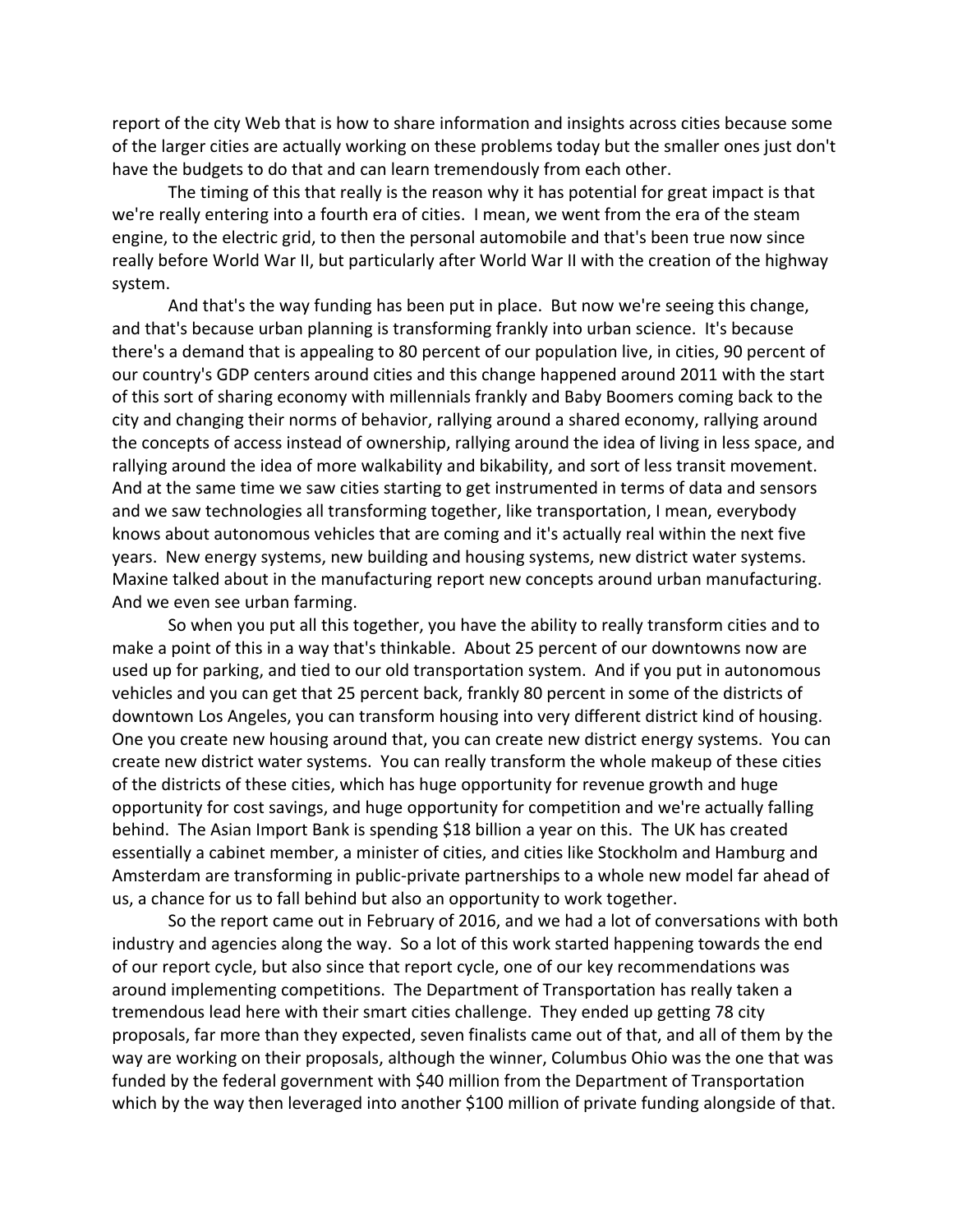They chose four districts for change, with the implementation of autonomous vehicles and battery research, electric charging stations, buses to cars, new types of shuttles. But what was interesting about it was that they're also trying to solve the issue of infant mortality. The infant mortality level in Columbus Ohio is four times the national average, and that's because of the lack of accessibility of doctors and transportation and to many parts of the city, so part of these competitions again was to look at things like making cities more green around electric vehicles and electric charging stations, and the DOE worked with DOT on this, but also this idea of changing and fixing some of the poverty and connected issues of some make our cities more inclusive. What I find most interesting about this competition is it got so many people involved, although only Columbus was the one that was funded. 1400 people participated in these DOT Webinars, and 800 people participated in forums, and 300 industry companies joined in their proposals, so they and the other six finalists are all working on it today because of a small amount of money that had a huge amount of leverage. In fact DOT has kind of doubled down on this now because of its success where at the Frontiers Conference this past October, they gave out another 65 million in grants. That led to another 100 million in private sector funding, and they've now committed as part of the fast act 240 million over the next four years in this area. Beyond the Department of Transportation, NIST has moved forward with their global cities team challenge. They, working with U.S. Ignite, hosted their super cluster kickoff. 150 cities and 400 new companies around the world working on these issues. The White House, towards the end of our report, put together their first smart cities initiative in September of 2015 and they did their second round this year in 2016 of 80 million in funding from federal investments led by new ideas in the NSF, 60 million from the NSF, 15 million from DOE, with the impact on 70 different city communities, and they also grew their Metro lab network we really think is a model for how city CTOs and universities can partner to solve some of these issues around urban innovation, and now there are 51 universities and 38 cities working together in pairs to solve some of these horrible issues.

We also called for cooperation, our coordination of research across the different agencies and that is well under way now and we're expecting to see report for public comment in this next week on how to put research together for urban science and urban innovation. And also there is a federal blueprint being worked on sort of cross agency right now. We're hoping to see that come forward, if not before the end of this administration by people who remain, to put that together as a blueprint that we're very hopeful the next administration will pick up the ball on.

This is one of those studies and concepts that I particularly am very optimistic that the next administration will take charge of. The reason why is because I mean the president elect has already talked about a trillion dollars in infrastructure improvement. We're hopeful they'll look to the guidance here in how to spend some of that, but we think this is a multi trillion dollar business opportunity. We think it can create all kinds of new jobs and be actually one of those bright lights for creating jobs over the next few years. Can certainly enhance the quality of life for all city residents and we think it can improve infrastructure that's really critical for things like homeland security and resilience, climate change and disasters because that clearly is one of the tenets that can be implemented by these technologies, can be very impactful for our nation's cities. With that I wanted to turn it over to Craig and anybody else that may want to make comments.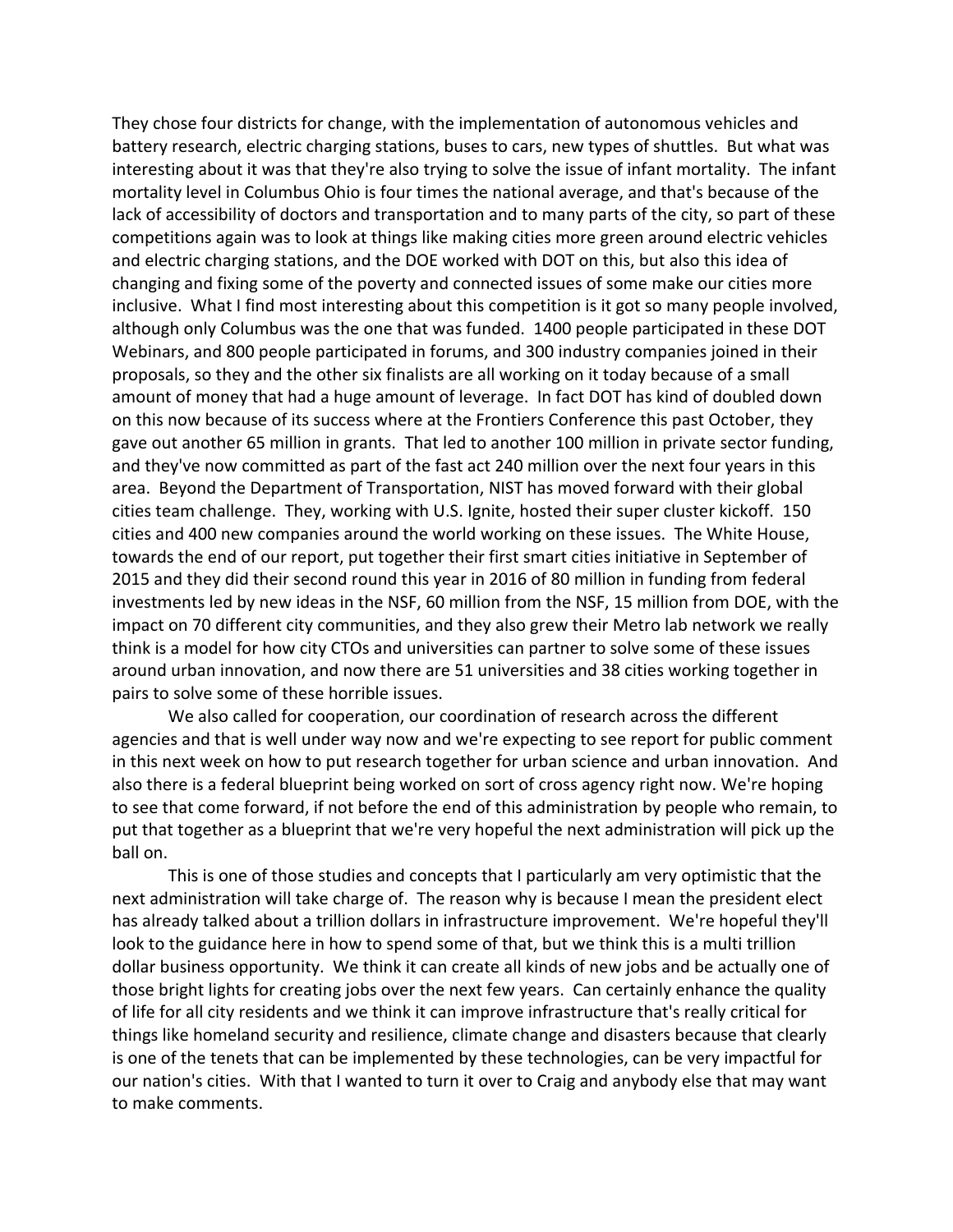>>CRAIG MUNDIE: Thanks, Mark. You were pretty comprehensive in covering many of the points but I'll emphasize a couple. One, there's been a lot of activity under the banner of smart cities which is more or less applying technology to improve the efficiency of existing city structures. I think one of the things we emphasized in this report which I think people are beginning to adapt to is that the steady progress in more of these infrastructural technologies like energy and transportation, in and of themselves cause cities to change. Their nature changes, what urban living means changes. These changes don't happen very often, but we believe they're about to happen again, and people oftentimes underestimate how quickly these transformational things happen. If you go back to the decade just before WWI, New York went from an all horse environment to all car environment in about twelve years.

More recently, my own experience visiting China in 1987 was an all bicycle environment in Beijing, less than 15 years later was essentially almost an all car environment, and the nature of those places change.

We see these kind of changes coming now. Certainly many of the infrastructures that created the urban evolution as we have known it for over 150 years in this country, were each individual technological advances, for example in energy or transportation, the car, but now we have all of them in sort of their earliest incarnations but the cities have lived on those for over 100 years. So many of them are basically being depleted or are going to be up for replacement any way, and therefore we wanted to signal to people that the investment that is going to have to be made needs to be made in anticipation of these new infrastructures, and not just a replacement of the old one in situ. Also the fact that we understand them as a system now is a very different way of thinking. The district approach and in talking about energy heating and cooling as one integrated thing, not set three different things, are very important ideas. None of these were emergent under the smart cities approach

Yet we see a lot of work in the governments who contemplate huge capital investments required to deal with aging infrastructures. The water problem we also wrote a report on is essentially a byproduct in many ways of degrading classic infrastructure. And so I think we wanted to get people to focus not just on tweaking cities at the margin, but recognize that fundamental is change, is coming, is necessary and we need to be prepared for that. I think that was a big delta from classic thinking that came from this report.

>>ERIC LANDER: Let's turn to Chris Chyba to talk about a constellation of reports that really emerge from various kinds of micro biological threats including the very first report the president asked us to do.

>>CHRISTOPHER CHYBA: Thank you, Eric. It's true there's been a kind of continuity through the eight years of PCAST with respect to attention to micro biological threats, going back to our very first report that Eric mentioned on influenza in 2009, and extending to one of our final reports on action needed to protect against biological attack. After our initial report on influenza in 2009, a year later we expanded, provided much more context for what the nation had faced with the H1N1 influenza pandemic in 2009 with a 2010 report on reengineering the vaccine production enterprise to meet the challenges of pandemic influenza. The issue was that the time scale of the declaration of an urgent need for a vaccine, and the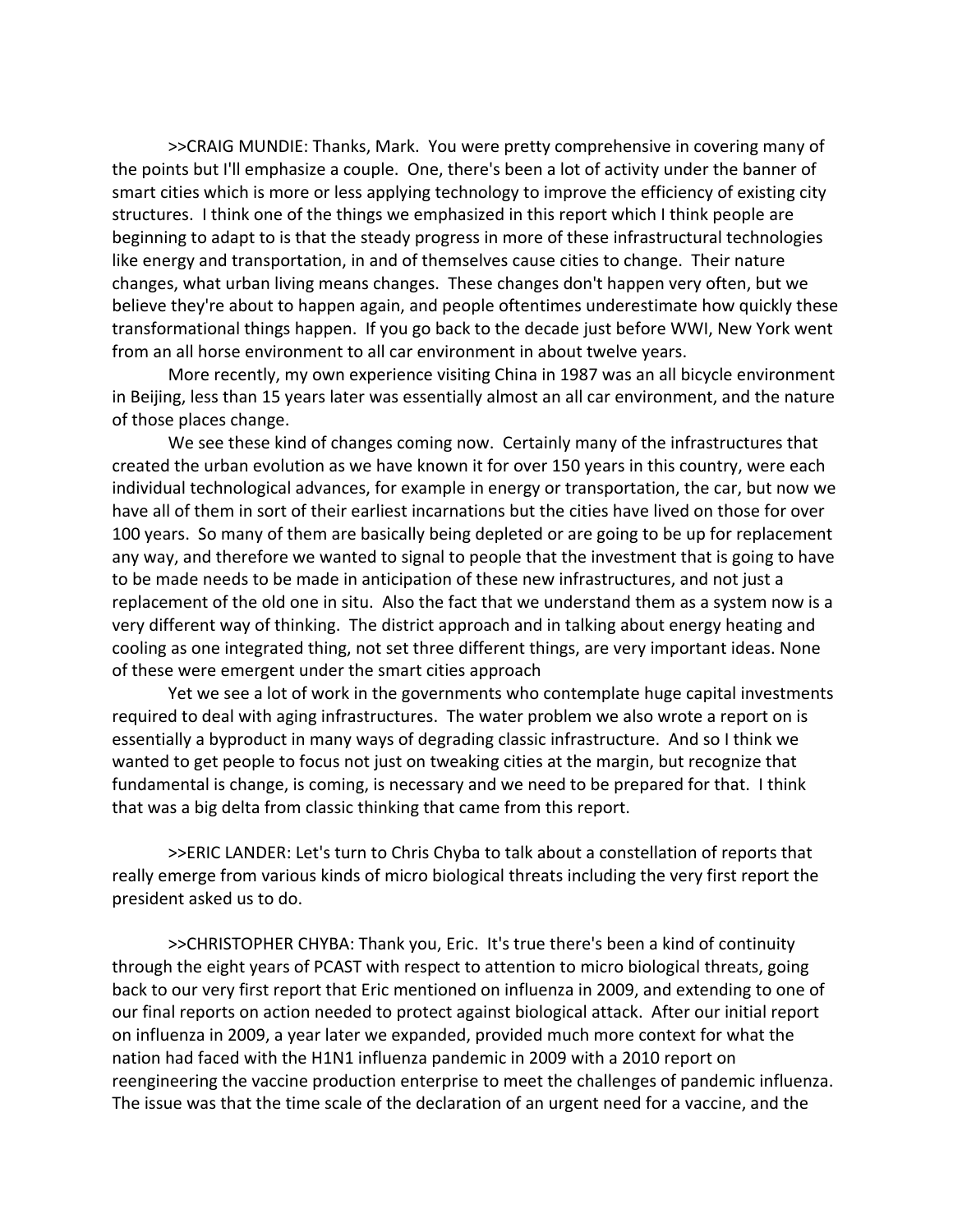availability of a first limited doses of that vaccine had been 26 weeks, which was eight weeks after the start of the second wave of the pandemic in the United States. The PCAST 2010 report set as a goal and identified a suite of individual measures that could be taken towards that goal set as a goal to reduce a time line for vaccine production to about twelve weeks. There were a succession of other PCAST reports that were all in, all had either the theme or had a component of a theme for preparing for biological threats. In 2012 there was the PCAST report on compelling innovation and drug discovery which included, which examined issues of increasing the pace of development of therapeutic drugs, including the development of medical counter measures against infectious diseases, and then in 2014 PCAST released its report in combating antibiotic resistance. That report identified a suite of measures intended to increase the pace of development of new antibiotics, and also measures intent to protect the utility of existing antibiotics that is by slowing the rate of growth of antibiotic resistance. The report endorsed a one health approach which says that you have to examine the situation in animals as well as human beings. You have to conduct surveillance in both the human population and the animal population, and this has to be a part of a comprehensive strategy.

Most recently we had their letter report to the President which with one of our two reports that include a classified annex on protecting the United States against biological attack. I co‐chaired that report with Wanda Austin. I think the continuity through years of PCAST on confronting micro biological threats shows the ongoing importance of these issues is clear looking forward that the importance of these issues is never going to go away. This is something our civilization has to face, and our country and our civilization has to face for the foreseeable future.

In fact, I think it's likely these challenges both with respect to natural disease and with respect to potential human made threats is only going to increase in the coming years.

Let me summarize the unclassified parts of our final report on actions needed to protect against biological attack. As has been often the case, almost always the case with PCAST reports we brought together working group of specialists, micro biologists and virologists, and we also had strong PCAST participation in addition to the co-chairs, Bill Press, Barbara Schaal, Eric Lander, John Holdren. The basic idea of the report and message is that advances in technology are now so important, both quantitatively. There's been a, if you define as your metric the time it takes to synthesize an oligonucleotide, a short strand of DNA, you see an exponential increase in bio‐technological power that's comparable to computer power increased explained by Moore's law. That's the old Moore's law, not the new slower rate of Moore's law. But you also see qualitative jumps with new DNA technologies coming online. You put those trends together and the clear result is that the approaches we have taken towards biological security and in particular bio defense are no longer going to be entirely sufficient, no longer going to be sufficient to focus on a list of select agents and possible manipulation of those agents. There's going to be a potentially much broader landscape that an intelligent adversary could choose to engage on with respect to the creation of biological threats. Government is always inherently challenged to keep up with rapidly moving areas of technology, and that's because of people that are developing those technologies are primarily in the private sector and academia. And therefore we need to have mechanisms to constantly inform the government, and this has to be true in perpetuity, to make sure that government remains on top of these new technical developments. Our report divided our recommendations into immediate, medium term, and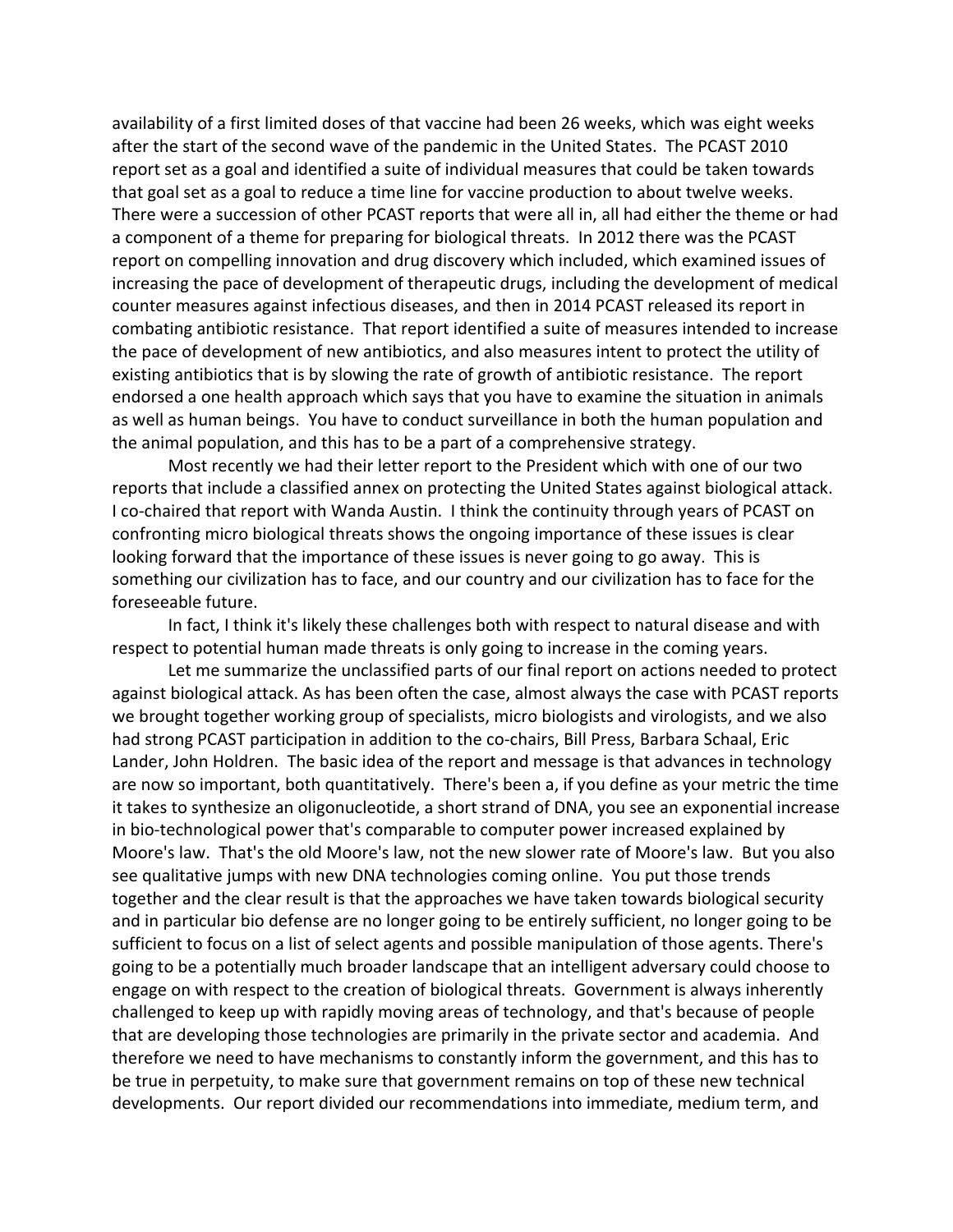long-term steps. All of those steps need to begin now because the things. We to have in place for long-term, say 15 years from now, need to begin now if they are going to be in place 15 years down the road. Absolutely crucial is the issue of leadership. White House leadership above all because this is such, this problem cuts across so many agencies. Leadership within a variety of agency and including most important perhaps is the intelligence community.

That leadership is going to have to establish, going to have to build on the already existing strategy for bio defense to ensure that it is routinely, annually updated taking into account new advances in the technology and the ramifications of those advances, and that leadership is going to have to hold to account the various agencies to make sure they are in fact fulfilling their responsibilities with respect to that strategy, and there has to be a kind of back and forth routine communication between the White House leadership and the various agencies engaged on this issue.

Another immediate step that we called for was the creation of the Public Health Emergency Response Fund. Congress eventually appropriated \$7.7 billion for the 2009 H1N1 influenza outbreak. It appropriated \$5.5 billion to combat Ebola. There is no question when there is a major outbreak in the United States or internationally presenting a clear threat to the United States that substantial funds are going to be appropriated. What one wants the Federal Government to be able to do is be able to move out of the gate quickly, to get out in front as fast as possible. That will in fact minimize the amount of spending required by the Federal Government as well as of course minimize the impact on the health of Americans and health of people around the world. We have an analogy, an analogue for this, which is the Federal Emergency Management Agency's disaster relief fund. When there is a hurricane or tornadoes, executive branch doesn't have to go to Congress, FEMA doesn't have to go to Congress and ask for a new appropriation to allow them to respond to that catastrophe. The money exists, already appropriated and FEMA can immediately draw on. It has to report monthly to Congress as it spends that fund down and as the fund is spent down, Congress replaces the funding. The important thing is one can act immediately.

By analogy we call for a public health response fund that the executive would be able to draw on immediately in the event of a major pandemic, rather than having to wait for a particular crisis. And again, rather than having to wait for a particular appropriation. And again we know historically those monies will be appropriated. Those are congressional research service numbers for the H1N1 and Ebola outbreak. Substantial funding will be appropriated. The amount of funding required will be less if we can move out faster.

In the medium term we need to continue to increase our ability to conduct bio surveillance. Again, taking a one health approach. This has to happen both with respect to agriculture and with respect to human health. We note that the Centers for Disease Control domestically and internationally both the CDC and Departments of Defense are improving bio surveillance and are adapting or adopting genomic approach to surveillance. One wants to rapidly understand the genetic diversity of whatever organism one is facing, look at the various strains of the organism, and determine whether the organism has been modified, intentionally modified. You want that to be able to happen as quickly as possible. So bio surveillance needs to be a continuing area of emphasis and the already underway movement of bio surveillance towards the ability to apply modern genomic techniques needs to be continued.

We also, in both the medium and long-term, set goals for improvements in medical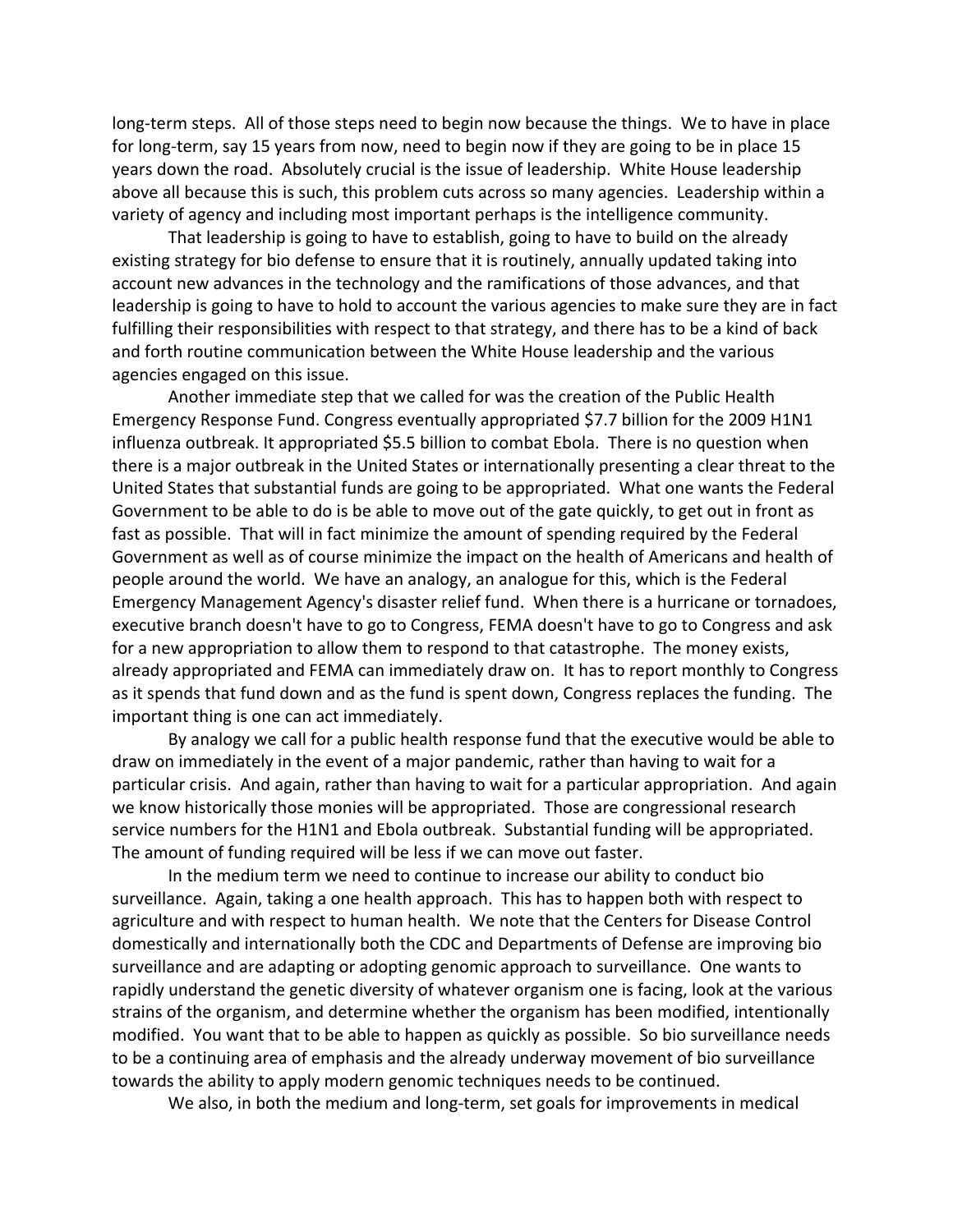counter measures. Once you recognize that something is underway, whether it's a naturally threat, a naturally occurring threat or a human engineered threat we have to be able to respond quickly. If we look down the road at what's, will be increasingly available to potential adversaries, whether we're talking about non‐state actors or state actors, with the technology and the ability to manipulate organisms, we had better be able to act increasingly rapidly with respect to medical counter measures. Therefore we set two ambitious goals, very ambitious goals in the PCAST letter report to the President. One is that on a time scale of a decade, the United States needs to be in the position where it could have the ability to accomplish in a six month period the complete development, manufacture, clinical testing, and licensure of a vaccine against a new threat. Everyone recognizes that is a very heavy lift, but yet in the world that we are entering, it's one that we need to work towards rapidly.

And then in a longer time scale, we need to be able to respond even more quickly with medical counter measures, with at least therapeutics to outbreaks. Ultimately that's something we want to have the ability to have therapeutics available to the American population within days of their recognition of a new threat. That is a kind of blue sky requirement, but it is one that one can already begin to identify a handful of possible approaches to pursue, and it's time to get underway with trying to make those a reality.

So in conclusion, Eric, I'll just say that, I'll reiterate that PCAST has recognized there's been a kind of steady drum beat on a kind of biannual basis on this recognition of the microbial threat. There was a time decades ago when people talked about a post infectious disease era that was in respective a kind of naive hope. Microbes in the natural world evolve, and we now know that even if microbes are eliminated from the natural world, that human beings as a consequence of biotechnology, which has brought so many advances and gives us so many opportunities to protect ourselves, but those technologies have also brought with them the ability to recreate microbes that were once eliminated from the natural world, this is a challenge we will face forever. I'll conclude by saying I need to say something about, even though it's such early days with this report, something about reaction in the community, I will note that in addition to great interest in the Executive branch there has been clearance on Capitol Hill. We have briefed staff from a half a dozen different Congressional committees on this report. This is clearly a bipartisan issues, and one we all recognize we'll face through the future.

>>ERIC LANDER: Thanks so much, Chris. That's very helpful.

We'll take just a couple more of these because I think we're getting the sense of it. The goal is not to be comprehensive, but I asked Bill to say something about the cyber security report. Rosina if you would just take a couple of minutes on the water report, we'll keep it brief, and Jim Gates, if you would just say a couple of minutes about this whole series of education reports we've done, that might bring us to the point where I think we've covered enough to get a representative flavor of what has flowed through apart from then turning to our chair, our co-chair here, John to talk I thought would be fittingly last about climate and energy.

>>WILLIAM PRESS: So the subject is cyber security. There are some national problems that are so difficult and so fast moving that even PCAST was not able to solve them in the eight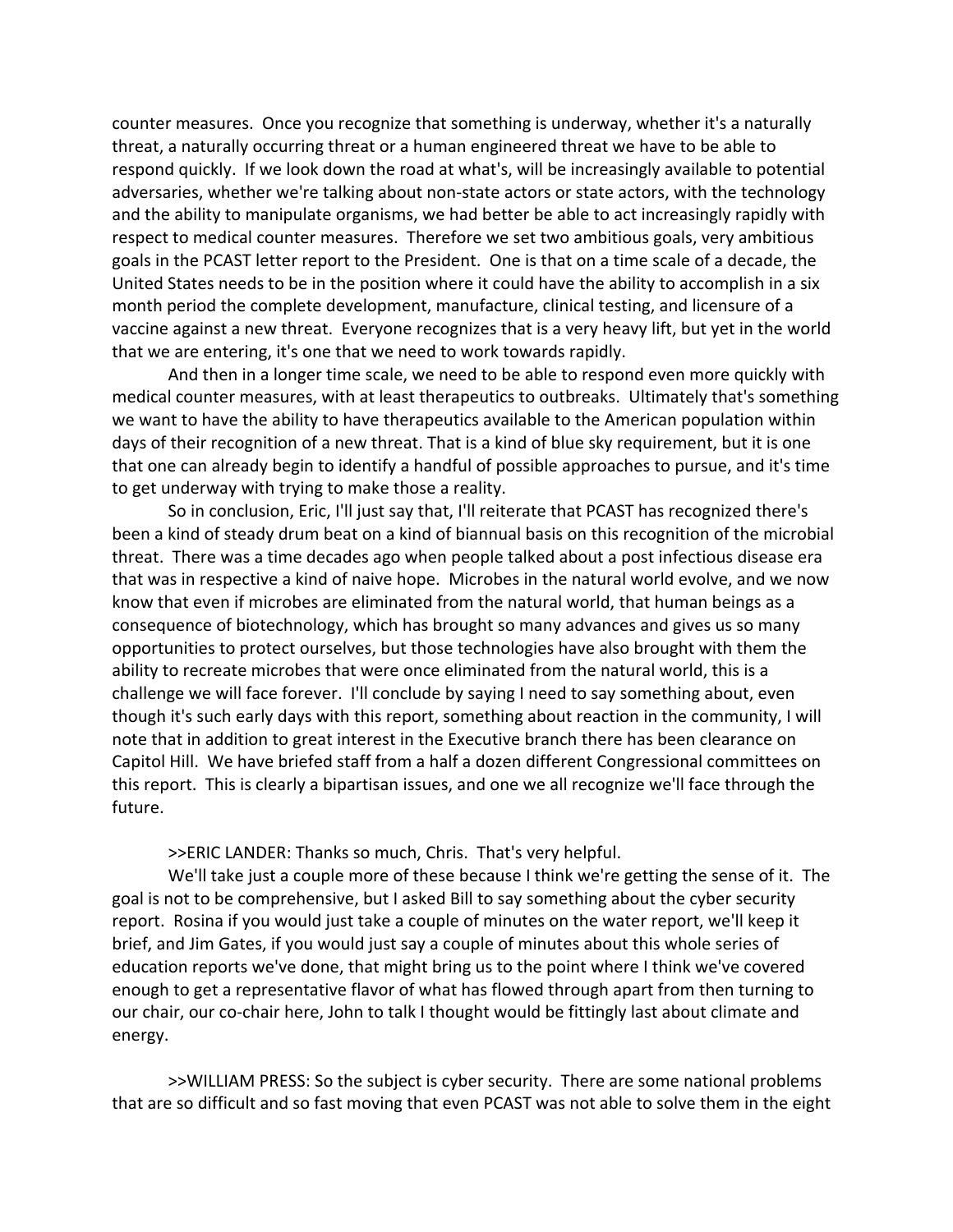year period that we were engaged in this issue.

I said that a little bit jocularly but only because if you opened up your newspaper headlines today or yesterday or the day before, cyber security dominates those headlines. I think it's important that we recall this has all happened in the last eight years, or much of this has happened on the time that we've been on deck here. If you can think back eight years ago, cyber security was something that the guys and gals in the IT department worried about a little bit, and mid level management in corporations worried about it a little bit, and to the average citizen the kind of issue was how do I stop all the spam I'm getting in my e‐mail and, oh yes, there's this idea that maybe my computer is being co-opted for somebody's bad use but that's not very likely. Now fast forward to today when people's identities are stolen, people's bank accounts are drained, this is an issue that has gone from being arcane and specialized to literally at the forefront of American government, and as we have seen to much regret American politics. So where has PCAST been in all of this? But thing's also a lot of necessary context here because it isn't purely a technical problem. The question of allow we as a nation defend our self against cyber threat, against crucial attack is something that stresses our whole notion of what is the dividing line between what government is responsible for, and what the private sector is responsible for.

You know, if you think of cyber attack, particularly cyber attack from abroad, as being an attack on us as a nation, then you would conclude there a we ought to be defended down to the level of every individual citizen by our military.

In fact, if you go back more than 100 years in American history, the military was used to defend within the borders of the United States. It was not a very happy in period in American history. The military was defending primarily white settlers of the west against indigenous populations whose land was being taken away. That's not the point. The point is the Federal Government accepted that the military should defend its citizens even within the borders of the United States.

So the modern analogue would be an agency like NSA or DOD that has extremely capability defensive cyber security capabilities. But we by national policy limit the use of those capabilities to defending a very small circle of intrinsically governmental things. The NSA defends, roughly speaking the dot.mil network by executive order the government turns to the Department of Homeland Security to defend by and large the dot.gov network. There's then kind of a gray area much debated of what is critical infrastructure which lies in the private sector but whose disruption would be so fundamental to our economy, to our life that government does have a clear role. That starts being things like the financial sector, power, electricity, but even here the government starts in effect turning over the responsibility for this defense to the private sector itself. And then when you finally get down to almost all of our economy, the government basically says by policy you're the private sector, this is not really different from you should build your own fences or put your own locks on your doors and windows to defend your business. The role of government is limited to prosecuting crime. It comes down to the FBI point of view.

So I know from having participated in discussions with people from other countries that other countries don't view this as a rational division of labor to cyber security. They say, why aren't you using your best talents all the way down the chain as it were, or all the way up the value chain. Interestingly of course this goes back in American history to the election of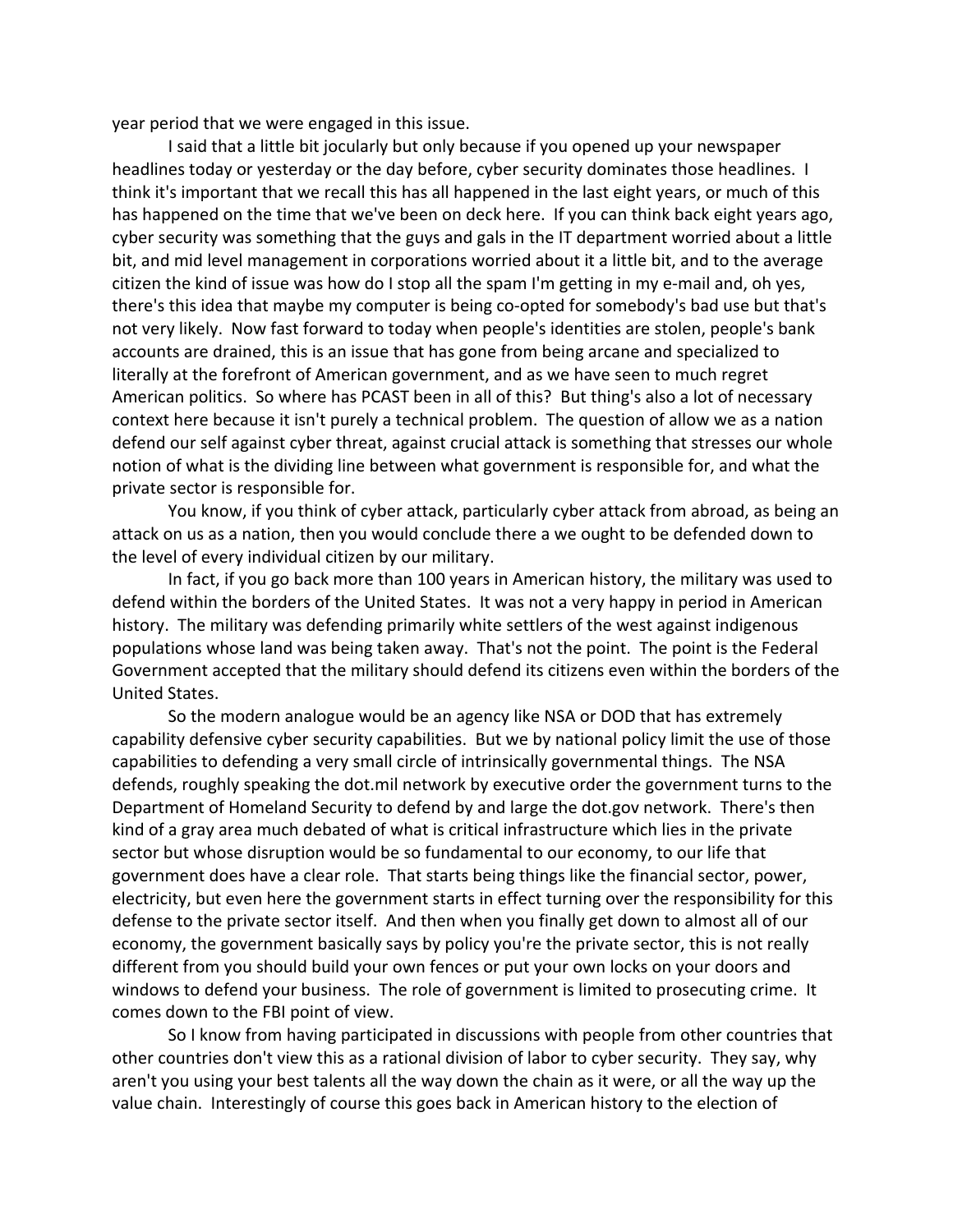Rutherford B. Hayes in 1876. I don't know if my colleagues know this, because in part of the compromise between Republicans and Democrats, then quite different parties from today, that put Rutherford B. Hayes into office, there was an agreement to withdraw all federal troops from the south, and there was a law, the Posse Comitatus Act passed that forbid for all time, the use of federal troops of what we would say the military in a whole range of civilian defense functions which have come down to us today as including cyber defense other than in a very narrow defensive government, or presumably if there was a Pearl Harbor like event, a catastrophic event of a magnitude in which the President could invoke special powers.

So it's in that kind of a strange political context extending back a century that PCAST in the last eight years has tried to be helpful in its cyber security recommendations.

Let me give you examples of some of them and try to assess whether we've done any good.

In our principal unclassified cyber security report, the overarching finding was that cyber security could not be achieved by any set of static precautions, whether taken by the government or taken by industry. Static checklist approaches to cyber security were doomed to fail. Rather, a national approach to cyber security at all the levels I've described, has to be a set of processes that continuously couple information about an evolving threat to defensive reactions and responses.

And I would say that recommendation which we issued about the middle of our tenure in the last eight years certainly stands the test of time. I think we all think that that's true today. I think that the government organizations that I've described, particularly Department of Homeland Security, are coming around to that view, coming around to the view that you don't try to draw a line and say above this line is critical infrastructure and we're going to regulate critical infrastructure by giving them a checklist of mandated things they must do, and below this line good luck.

Instead what we want to do is say, and NIST as a government agency has been the most active in this, NIST have said let's bring in industry people at these different levels, some in critical infrastructure, some in simply the economy at large, and let's get the individual industries discussing what are the appropriate level of cyber security measures that they can take, and much more importantly as our overarching finding says, what is the process by which we will continue to evolve this framework so that as the threat evolves the accepted standards for any given industry also evolve.

When we issued or cyber security report, one of the things we did I know Craig and I remember this vividly, was go and visit the folks at the SEC, the Security Exchange Commission. Why the SEC? Because the SEC is almost the only federal agency that can ask, can require the whole economy or some very large part of it, that is to say all publicly held companies, to do things. And we said to the SEC, here's our cybersecurity report, it's advice to the President, they said to us, go away kids, we don't take advice from the president, we're an independent regulatory agency. I'm paraphrasing what they said of course. And we said, we only want to be helpful, and we think that this threat is moving so fast that you will be drawn into this space, that your mission of protecting a level playing field for investors is going to draw you into the cyber security space. And they said, well, okay, leave a copy of your report and maybe we'll think about it.

Over the next, I guess it's now been three to five years, the SEC and several other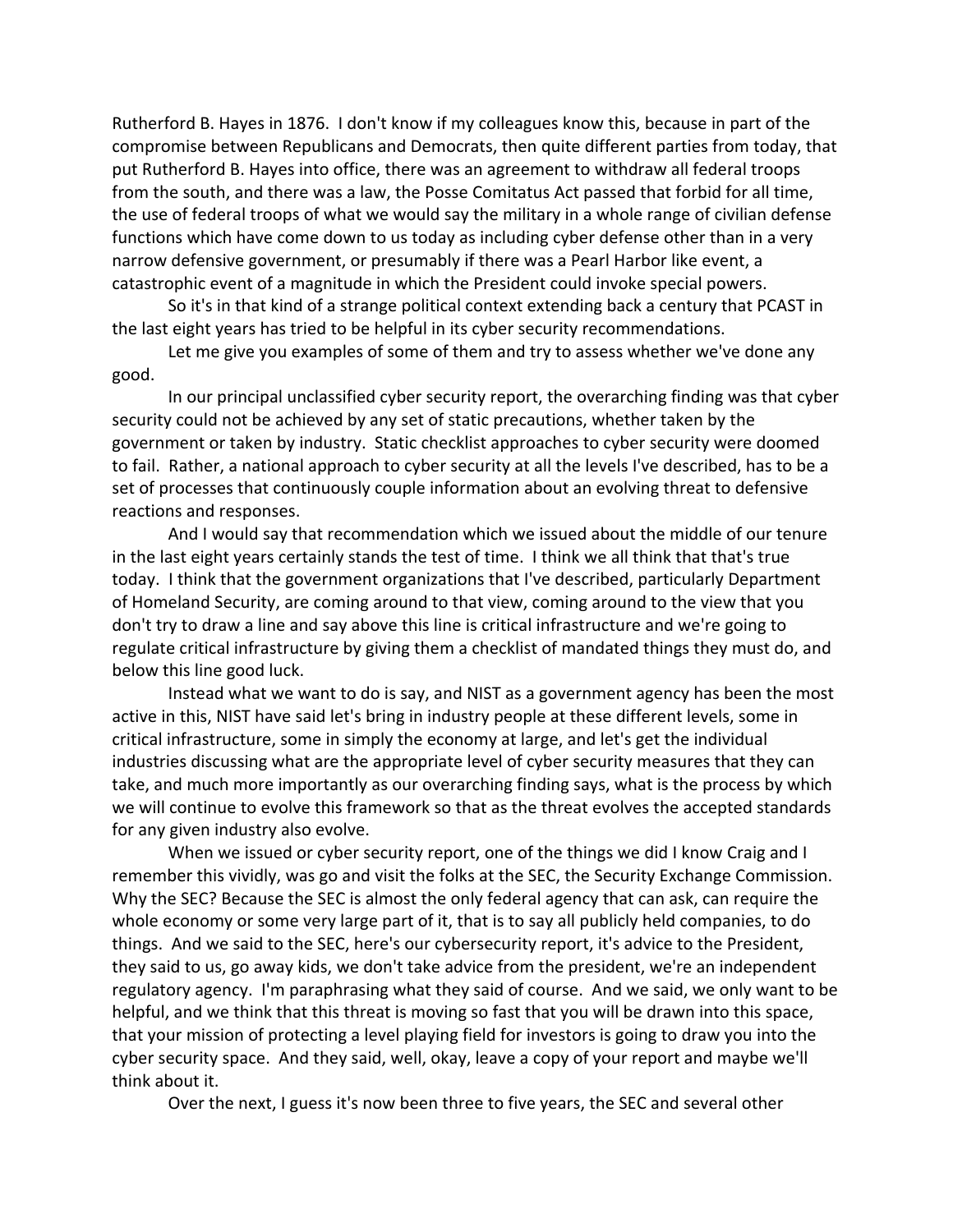government agencies have moved into this space, and have moved into it in a way I think we find reassuring. I think that maybe we weren't the right people to be advising the SEC, but the cascade of events is sufficiently compelling that cybersecurity is on the agenda in every boardroom of every publicly held company in America now, and with an approach that is by and large moving away from checklists and towards the kind of continuous improvement that you first saw.

>>ERIC LANDER: I realize our time has drawn short. I'm actually going to ask that Rosina give a five sentence summary of the high points of water. Jim Gates, it's the staff of life or something, Jim Gates can give a five sentence version, and then I want to make sure John has a chance to comment on climate and energy.

>>ROSINA BIERBAUM: I had quite a bit of opportunity at the last meeting to have you approve our recommendation. Let me give you a very quick update. The full report in all its glory was delivered on December 19th, kind of a Christmas present to the administration, but there had been a number of positive things that have happened. I mentioned that we thought about short-term as well as long-term and let me just say some of the short-term things that are happening. One, EPA released its Drinking Water Action plan, which is very synchronous with our recommendations. Two, Congress passed the Water Infrastructure Improvement for the Nation Act which allocates 200 million in low interest loans to upgrade infrastructure across the nation as well as 100 million to Flint. And some of our short‐term recommendations are actually being implemented even as we speak or very soon. One was that we suggested EPA revisit the idea that if only fewer than 10 percent of your samples exceed 15 parts per billion, all was okay. Of course that means there can be some very high number, and as they are revising the Lead and Copper Act, they are taking this under advisement and we expect that will change.

Citizen Science was one of our recommendations, and a number of agencies through their coordinators are already coming up with new ideas for citizen, science, and water, and finally we discovered three multi‐agency groups focused on water, and they have come together and are coordinating existing data and working through two existing portals to make it more accessible to the public. So we feel in only a few weeks we've already had some big successes.

>>ERIC LANDER: Fantastic. Jim Gates?

>>JAMES GATES: Thank you. And I will indeed be brief.

First of all, there were a sequence of four reports that PCAST did on STEM education, the first one being Prepare and Aspire, the next one, Engage to Excel we did a report on IT, and a final report on jobs and skills.

I think probably for me the high points that I would like the public to take away as well as our PCAST members is that the I'm sorry, the Every Student Succeeds Act which was passed in December of last year, was heavily impacted by our discussions of stem. There are parts of that report, particularly section 4107 where you will find there a ideas that were in our report have been passed. This represents I think something that's rather interesting in the past few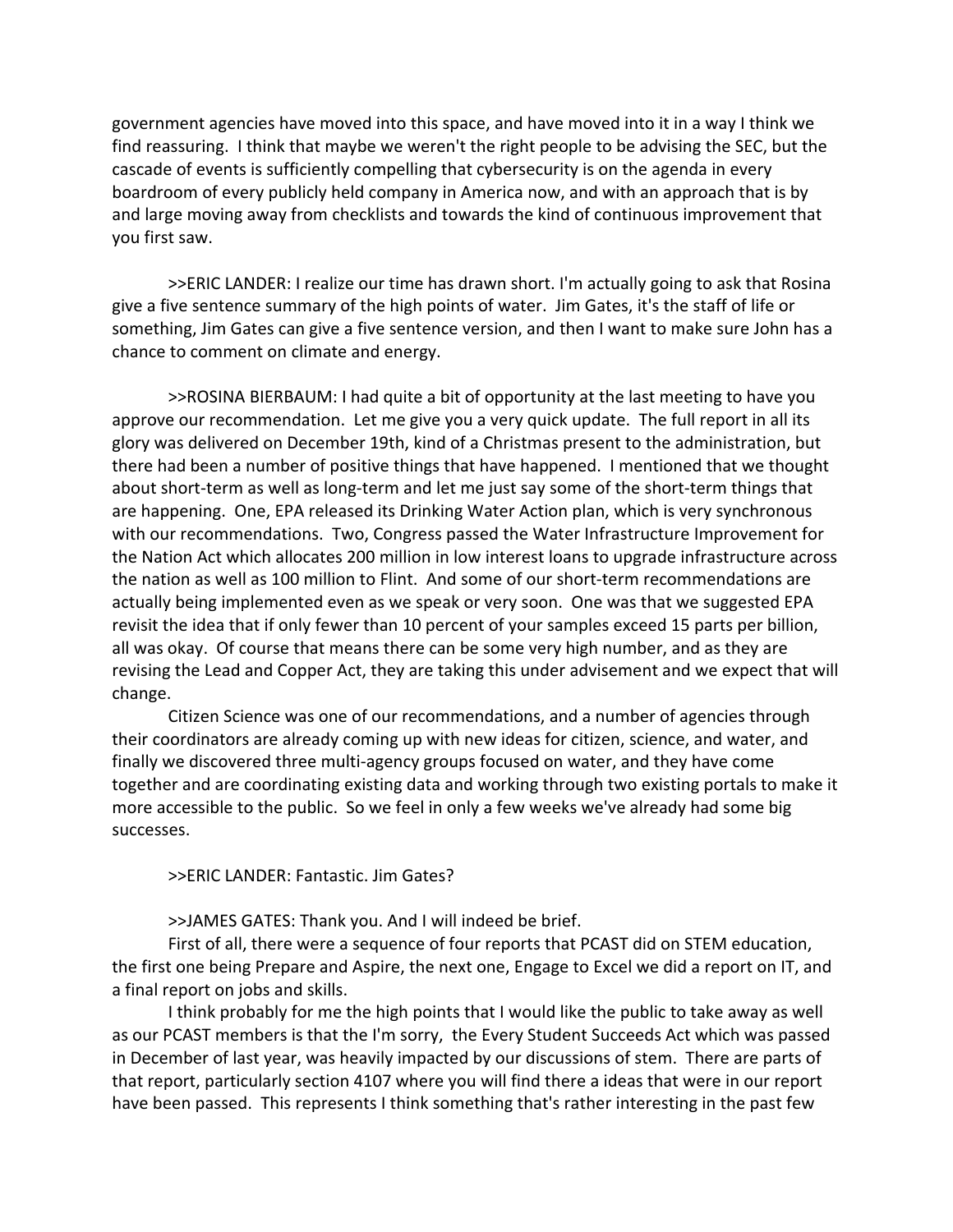years. This is a bipartisan victory for PCAST recommendations which I find just extraordinary as an accomplishment.

The other thing I would tell you is I would point back to the involvement and feedback of teachers. One of the things that was passed in there was support for a concept that came from teachers themselves. This is the Stem Master Teacher Core, a state led effort, and this was called out to PCAST by the teachers who had been awarded the President's Award for Excellence in math and science teaching, so this is a closed loop where a group of citizens spoke to the government and impacted the law. I will just end by reminding some of you that perhaps in your childhood you too saw the Alphabet Rock on a bill going to Congress and becoming a real accomplishment. We did it, folks.

>>ERIC LANDER: Very good. John, we're going to give you the last word on a topic that is very important, and one that you've played such a central role in of energy and climate.

>>JOHN HOLDREN: So on energy and climate, PCAST certainly played a very substantial role in helping to shape this administration's response to those interlocking challenges.

The November 2010 PCAST report on Energy, Technology, and Innovation in the context of a comprehensive energy strategy led the Department of Energy to produce the first quadrennial technology , a year later in November 2011 and a second one appropriately four years after that in late 2015. The these have been the most comprehensive and in‐depth looks ever at the array of energy supply and energy end use technologies, their status, the possibilities for accelerated innovation, what would be needed in the way of road maps to move the needle with respect to the availability of the more advanced technologies. The November 2010 report also recommend an interagency quadrennial energy review modeled in some respects after the quadrennial defense review. That has also now been put in training. The first install of the quadrennial energy review appeared last year. The second installment was rolled out this morning, focused on the electricity system from harvesting of raw energy sources to the end uses of electricity across our society and what needs to be done to improve the resilience, the reliability, the efficiency the economy of the electricity system going forward looking out to 2040. The letter report on near term actions on clean energy and climate change that PCAST produced for the President in early 2013 had a profound effect on everything on the thinking that went into the President's climate action plan that was released in late June of that year, and continues to be implemented in virtually all of its elements going forward. Of course, as they say, success has many parents while failure is an orphan. I would not want to suggest that PCAST input on this topic was the only input. There was a very large effort related to the climate action plan that included the Department of Energy, the Environmental Protection Agency, the Department of Interior, and NOAA and NASA and many others, but again I would argue if you go back and look at the PCAST reports on those topics and then look at what has emerged in this administration's policies, certainly PCAST played a very important catalytic and intellectual role in that development, and I would mention also even though we did at the beginning of this session, because it was one of our shorter reports, the influence of the report that Rosina and Maxine and Michael led on increased cooperation between the private sector and the government on preparedness and resilience against climate change. I think the record on that topic is extraordinary. Some other studies that we did that impinge on parts of it, I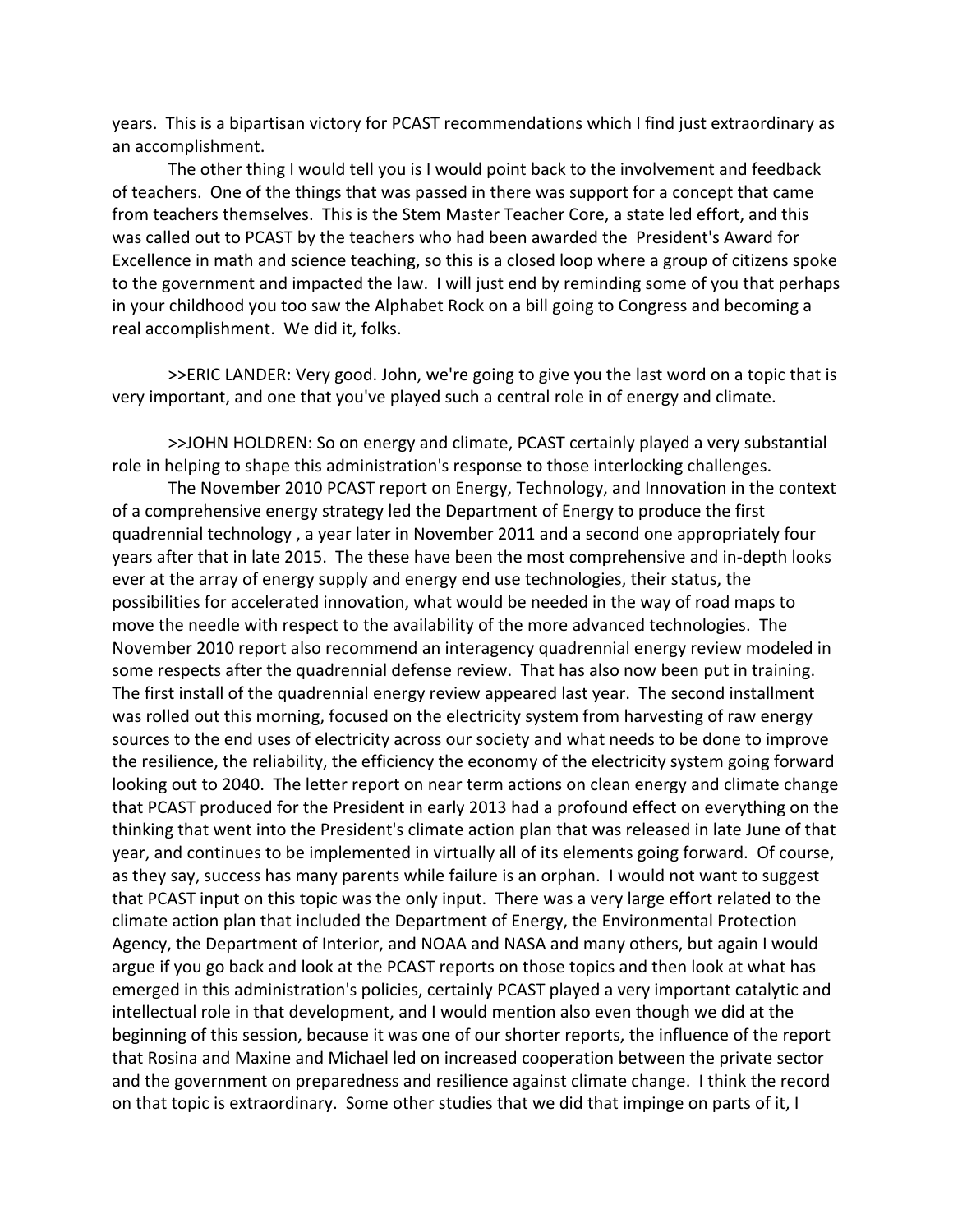would mention. The study of ecosystem services and how influence on ecosystem services and the valuation of those services needs to be part of government decision making, ecosystem services are of course at serious risk from climate change. That is also in a larger sense a part of PCAST contributions to the climate change agenda. In the interest of time I will stop there.

>>ERIC LANDER: Well done.

>>JOHN HOLDREN: And we will moving to our closing, closing remarks.

#### **Closing Remarks**

>>ERIC LANDER: All right. Well, well done.

I think it's clear just from the conversation we've had that a lot went on. We didn't have time to rehearse, and we didn't intend to rehearse every single thing that had come out. As John mentioned there were 39 reports, 440 recommendations. We didn't want to recite them, all but I think just telling some of the stories of what went on over the last eight years underscore one very important message. America has been the single place in the world and in history that has best understood this magical interaction between public goods and private goods, and this is informed so much of what PCAST has done that we need an incredibly vibrant private sector in this country creating innovative businesses to develop the science and technology and innovation that has given rise to so much of our GDP growth, our wealth, our prosperity over the course of the last century. We've done that better than any other country or any other time in history, not just though because we have a great private sector. Because almost all that rests on public goods that is to say things that a private enterprise can't themselves invest in and reap the full benefit of. And therefore would necessarily under‐invest in. These include education. Companies aren't going to invest in basic education of their workers because they can't reap their return. They include fundamental research where you can't say where it's going to go, and in any case the investor couldn't possibly reap all of the benefits that could come out of it. They include creating the kinds of common grounds such as this advanced manufacturing efforts or efforts in cities or spectrum, all of which are going to generate huge amounts of economic activity, and the government will make its investments back in the form of the prosperity and health of its citizens, and the taxes they pay that they could reinvest in creating that ecosystem. It's a poorly understood thing. We don't do a good enough job of explaining it, that the partnership between public and private, and the great investment in this country, several percent of our GDP in research and development going on in both public and private, and the care and tending of that ecosystem is what undergirds our prosperity. I'm very proud to have seen so many different reports that have had at their core that fundamental understanding. It's an important one to pass on. Each administration thinks about how it's going to interact with science and technology. I think this has been a remarkably broad and bipartisan effort to see this power of science and technology and how it helps, and how one has to steward to get things done and then to unlock just the creativity of the market, of the small start-up that's going to make the hearing aids or things like that. So it's been a great honor and great privilege to serve the President, to serve the nation, to work with all of